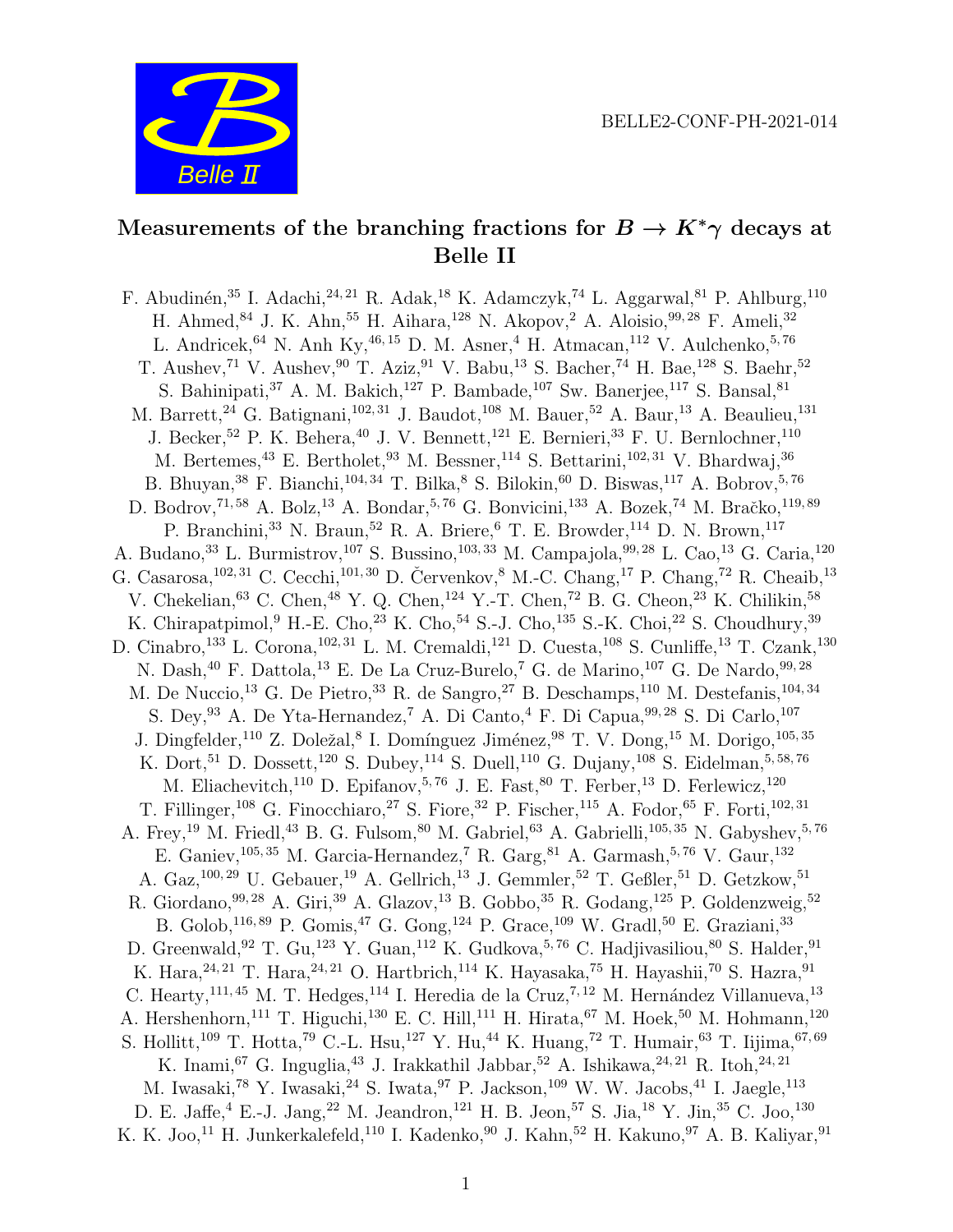J. Kandra, <sup>8</sup> K. H. Kang, <sup>57</sup> P. Kapusta, <sup>74</sup> R. Karl, <sup>13</sup> G. Karyan, <sup>2</sup> Y. Kato, <sup>67, 69</sup> H. Kawai, <sup>10</sup> T. Kawasaki,  $53$  C. Ketter,  $114$  H. Kichimi,  $24$  C. Kiesling,  $63$  B. H. Kim,  $85$  C.-H. Kim,  $23$ D. Y. Kim,<sup>88</sup> H. J. Kim,<sup>57</sup> K.-H. Kim,<sup>135</sup> K. Kim,<sup>55</sup> S.-H. Kim,<sup>85</sup> Y.-K. Kim,<sup>135</sup> Y. Kim,<sup>55</sup> T. D. Kimmel,<sup>132</sup> H. Kindo,<sup>24, 21</sup> K. Kinoshita,<sup>112</sup> C. Kleinwort,<sup>13</sup> B. Knysh,<sup>107</sup> P. Kodyš,<sup>8</sup> T. Koga,<sup>24</sup> S. Kohani,<sup>114</sup> I. Komarov,<sup>13</sup> T. Konno,<sup>53</sup> A. Korobov,<sup>5,76</sup> S. Korpar,<sup>119,89</sup> N. Kovalchuk,<sup>13</sup> E. Kovalenko,<sup>5,76</sup> R. Kowalewski,<sup>131</sup> T. M. G. Kraetzschmar,<sup>63</sup> F. Krinner,<sup>63</sup> P. Križan,<sup>116,89</sup> R. Kroeger,<sup>121</sup> J. F. Krohn,<sup>120</sup> P. Krokovny,<sup>5,76</sup> H. Krüger,<sup>110</sup> W. Kuehn, <sup>51</sup> T. Kuhr, <sup>60</sup> J. Kumar, <sup>6</sup> M. Kumar, <sup>62</sup> R. Kumar, <sup>82</sup> K. Kumara, <sup>133</sup> T. Kumita, <sup>97</sup> T. Kunigo, <sup>24</sup> M. Künzel, <sup>13, 60</sup> S. Kurz, <sup>13</sup> A. Kuzmin, <sup>5, 76</sup> P. Kvasnička, <sup>8</sup> Y.-J. Kwon,<sup>135</sup> S. Lacaprara,<sup>29</sup> Y.-T. Lai,<sup>130</sup> C. La Licata,<sup>130</sup> K. Lalwani,<sup>62</sup> T. Lam,<sup>132</sup> L. Lanceri, <sup>35</sup> J. S. Lange, <sup>51</sup> M. Laurenza, <sup>103, 33</sup> K. Lautenbach, <sup>1</sup> P. J. Laycock, <sup>4</sup> F. R. Le Diberder,<sup>107</sup> I.-S. Lee,<sup>23</sup> S. C. Lee,<sup>57</sup> P. Leitl,<sup>63</sup> D. Levit,<sup>92</sup> P. M. Lewis,<sup>110</sup> C. Li,<sup>59</sup> L. K. Li,<sup>112</sup> S. X. Li,<sup>18</sup> Y. B. Li,<sup>18</sup> J. Libby,<sup>40</sup> K. Lieret,<sup>60</sup> J. Lin,<sup>72</sup> Z. Liptak,<sup>26</sup> Q. Y. Liu,<sup>13</sup> Z. A. Liu,<sup>44</sup> D. Liventsev,<sup>133, 24</sup> S. Longo,<sup>13</sup> A. Loos,<sup>126</sup> A. Lozar,<sup>89</sup> P. Lu,<sup>72</sup> T. Lueck,<sup>60</sup> F. Luetticke,<sup>110</sup> T. Luo,<sup>18</sup> C. Lyu,<sup>110</sup> C. MacQueen,<sup>120</sup> Y. Maeda,<sup>67,69</sup> M. Maggiora,<sup>104,34</sup> S. Maity, <sup>37</sup> R. Manfredi, <sup>105, 35</sup> E. Manoni, <sup>30</sup> S. Marcello, <sup>104, 34</sup> C. Marinas, <sup>47</sup> A. Martini, $^{13}$ M. Masuda, $^{129,\,79}$ T. Matsuda, $^{122}$ K. Matsuoka, $^{24}$ D. Matvienko, $^{5,\,58,\,76}$ J. A. McKenna,  $^{111}$  J. McNeil,  $^{113}$  F. Meggendorfer,  $^{63}$  R. Mehta,  $^{91}$  J. C. Mei,  $^{18}$ F. Meier,  $^{14}$  M. Merola,  $^{99,28}$  F. Metzner,  $^{52}$  M. Milesi,  $^{120}$  C. Miller,  $^{131}$  K. Miyabayashi,  $^{70}$ H. Miyake,  $24, 21$  H. Miyata,  $75$  R. Mizuk,  $58, 71$  K. Azmi,  $118$  G. B. Mohanty,  $91$  H. Moon,  $55$ T. Moon, <sup>85</sup> J. A. Mora Grimaldo, <sup>128</sup> T. Morii, <sup>130</sup> H.-G. Moser, <sup>63</sup> M. Mrvar, <sup>43</sup> F. Mueller, <sup>63</sup> F. J. Müller, <sup>13</sup> Th. Muller, <sup>52</sup> G. Muroyama, <sup>67</sup> C. Murphy, <sup>130</sup> R. Mussa, <sup>34</sup> I. Nakamura,  $^{24, 21}$  K. R. Nakamura,  $^{24, 21}$  E. Nakano,  $^{78}$  M. Nakao,  $^{24, 21}$  H. Nakayama,  $^{24, 21}$ H. Nakazawa, 72 Z. Natkaniec, 74 A. Natochii, 114 M. Nayak, 93 G. Nazaryan, 2 D. Neverov, 67 C. Niebuhr, <sup>13</sup> M. Niiyama, <sup>56</sup> J. Ninkovic, <sup>64</sup> N. K. Nisar, <sup>4</sup> S. Nishida, <sup>24, 21</sup> K. Nishimura, <sup>114</sup> M. Nishimura,  $^{24}$  M. H. A. Nouxman,  $^{118}$  B. Oberhof,  $^{27}$  K. Ogawa,  $^{75}$  S. Ogawa,  $^{94}$ S. L. Olsen, <sup>22</sup> Y. Onishchuk, <sup>90</sup> H. Ono, <sup>75</sup> Y. Onuki, <sup>128</sup> P. Oskin, <sup>58</sup> E. R. Oxford, <sup>6</sup> H. Ozaki, <sup>24, 21</sup> P. Pakhlov, <sup>58, 66</sup> G. Pakhlova, <sup>71, 58</sup> A. Paladino, <sup>102, 31</sup> T. Pang, <sup>123</sup> A. Panta, <sup>121</sup> E. Paoloni,<sup>102, 31</sup> S. Pardi,<sup>28</sup> H. Park,<sup>57</sup> S.-H. Park,<sup>24</sup> B. Paschen,<sup>110</sup> A. Passeri,<sup>33</sup> A. Pathak,<sup>117</sup> S. Patra,<sup>36</sup> S. Paul,<sup>92</sup> T. K. Pedlar,<sup>61</sup> I. Peruzzi,<sup>27</sup> R. Peschke,<sup>114</sup> R. Pestotnik,  $89$  F. Pham,  $^{120}$  M. Piccolo,  $^{27}$  L. E. Piilonen,  $^{132}$  G. Pinna Angioni,  $^{104, 34}$ P. L. M. Podesta-Lerma,  $98$  T. Podobnik,  $89$  S. Pokharel,  $121$  G. Polat,  $1$  V. Popov,  $71$ C. Praz,<sup>13</sup> S. Prell,<sup>48</sup> E. Prencipe,<sup>51</sup> M. T. Prim,<sup>110</sup> M. V. Purohit,<sup>77</sup> H. Purwar,<sup>114</sup> N. Rad,<sup>13</sup> P. Rados,<sup>43</sup> S. Raiz,<sup>105, 35</sup> R. Rasheed,<sup>108</sup> M. Reif,<sup>63</sup> S. Reiter,<sup>51</sup> M. Remnev,<sup>5,76</sup> P. K. Resmi,  $^{40}$  I. Ripp-Baudot,  $^{108}$  M. Ritter,  $^{60}$  M. Ritzert,  $^{115}$  G. Rizzo,  $^{102, 31}$  L. B. Rizzuto,  $^{89}$ S. H. Robertson, $^{65,\,45}$ D. Rodríguez Pérez, $^{98}$ J. M. Roney, $^{131,\,45}$ C. Rosenfeld, $^{126}$ A. Rostomyan, <sup>13</sup> N. Rout, <sup>40</sup> M. Rozanska, <sup>74</sup> G. Russo, <sup>99, 28</sup> D. Sahoo, <sup>48</sup> Y. Sakai, <sup>24, 21</sup> D. A. Sanders,<sup>121</sup> S. Sandilya,<sup>39</sup> A. Sangal,<sup>112</sup> L. Santelj,<sup>116,89</sup> P. Sartori,<sup>100,29</sup> Y. Sato,<sup>24</sup> V. Savinov,<sup>123</sup> B. Scavino,<sup>50</sup> M. Schram,<sup>80</sup> H. Schreeck,<sup>19</sup> J. Schueler,<sup>114</sup> C. Schwanda,<sup>43</sup> A. J. Schwartz, <sup>112</sup> B. Schwenker, <sup>19</sup> R. M. Seddon, <sup>65</sup> Y. Seino, <sup>75</sup> A. Selce, <sup>33, 16</sup> K. Senyo,<sup>134</sup> I. S. Seong,<sup>114</sup> J. Serrano,<sup>1</sup> M. E. Sevior,<sup>120</sup> C. Sfienti,<sup>50</sup> V. Shebalin,<sup>114</sup> C. P. Shen,<sup>3</sup> H. Shibuya,<sup>94</sup> J.-G. Shiu,<sup>72</sup> B. Shwartz,<sup>5,76</sup> A. Sibidanov,<sup>114</sup> F. Simon,<sup>63</sup> J. B. Singh, <sup>81</sup> S. Skambraks, <sup>52</sup> K. Smith, <sup>120</sup> R. J. Sobie, <sup>131, 45</sup> A. Soffer, <sup>93</sup> A. Sokolov, <sup>42</sup> Y. Soloviev,<sup>13</sup> E. Solovieva,<sup>58</sup> S. Spataro,<sup>104,34</sup> B. Spruck,<sup>50</sup> M. Starič,<sup>89</sup> S. Stefkova,<sup>13</sup>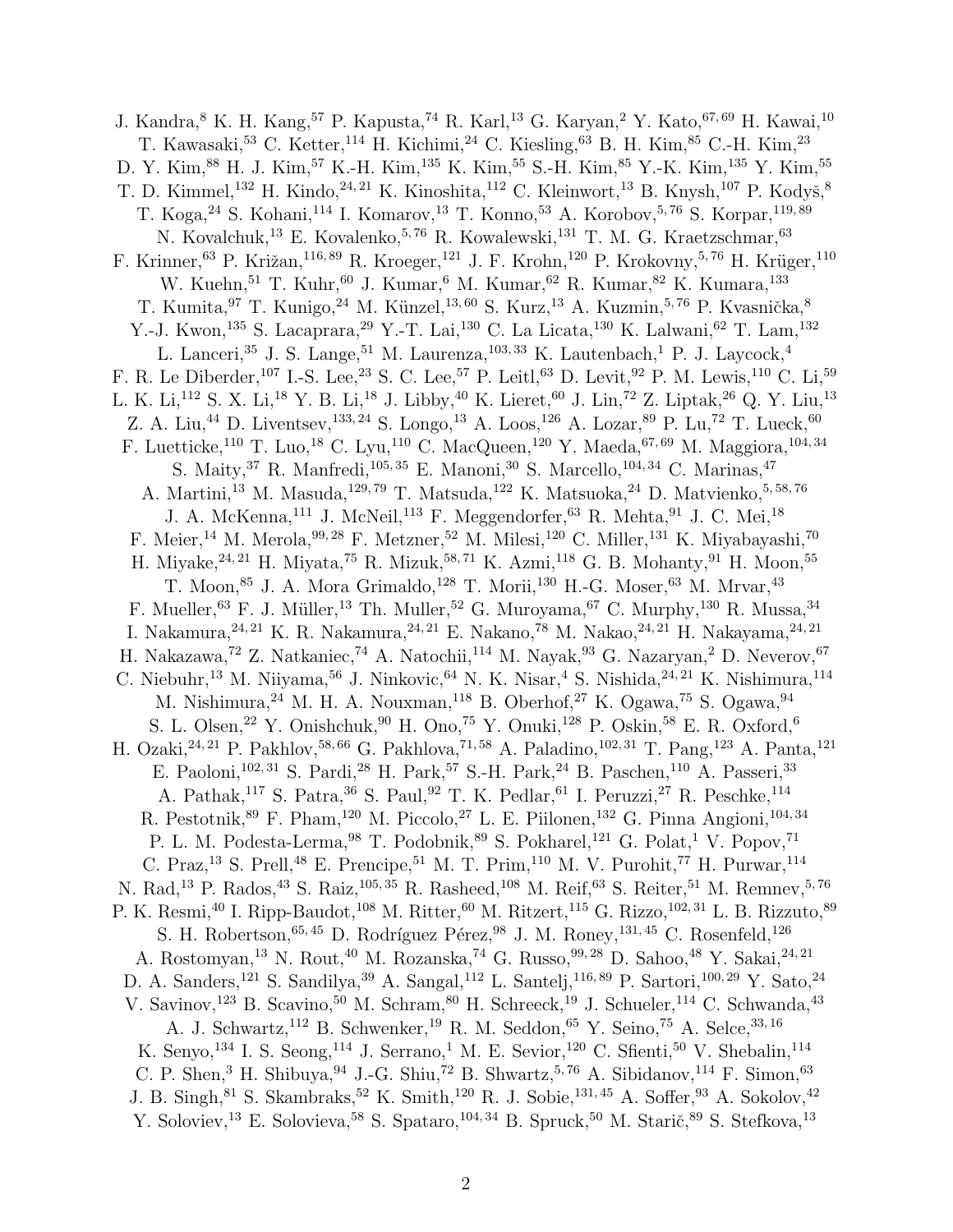Z. S. Stottler, <sup>132</sup> R. Stroili, <sup>100, 29</sup> J. Strube, <sup>80</sup> J. Stypula, <sup>74</sup> R. Sugiura, <sup>128</sup> M. Sumihama, <sup>20, 79</sup> K. Sumisawa,  $24, 21$  T. Sumiyoshi,  $97$  D. J. Summers,  $121$  W. Sutcliffe,  $110$  K. Suzuki,  $67$ S. Y. Suzuki,  $24, 21$  H. Svidras,  $13$  M. Tabata,  $10$  M. Takahashi,  $13$  M. Takizawa,  $83, 25, 86$ U. Tamponi, <sup>34</sup> S. Tanaka, <sup>24, 21</sup> K. Tanida, <sup>49</sup> H. Tanigawa, <sup>128</sup> N. Taniguchi, <sup>24</sup> Y. Tao, <sup>113</sup> P. Taras,<sup>106</sup> F. Tenchini,<sup>102,31</sup> R. Tiwary,<sup>91</sup> D. Tonelli,<sup>35</sup> E. Torassa,<sup>29</sup> N. Toutounji,<sup>127</sup> K. Trabelsi,<sup>107</sup> T. Tsuboyama,<sup>24, 21</sup> N. Tsuzuki,<sup>67</sup> M. Uchida,<sup>96</sup> I. Ueda,<sup>24, 21</sup> S. Uehara,<sup>24, 21</sup> Y. Uematsu,<sup>128</sup> T. Ueno,<sup>95</sup> T. Uglov,<sup>58,71</sup> K. Unger,<sup>52</sup> Y. Unno,<sup>23</sup> K. Uno,<sup>75</sup> S. Uno,<sup>24,21</sup> P. Urquijo,<sup>120</sup> Y. Ushiroda,<sup>24, 21, 128</sup> Y. V. Usov,<sup>5, 76</sup> S. E. Vahsen,<sup>114</sup> R. van Tonder,<sup>110</sup> G. S. Varner, <sup>114</sup> K. E. Varvell, <sup>127</sup> A. Vinokurova, <sup>5, 76</sup> L. Vitale, <sup>105, 35</sup> V. Vorobyev, <sup>5, 58, 76</sup> A. Vossen,<sup>14</sup> B. Wach,<sup>63</sup> E. Waheed,<sup>24</sup> H. M. Wakeling,<sup>65</sup> K. Wan,<sup>128</sup> W. Wan Abdullah,<sup>118</sup> B. Wang,<sup>63</sup> C. H. Wang,<sup>73</sup> E. Wang,<sup>123</sup> M.-Z. Wang,<sup>72</sup> X. L. Wang,<sup>18</sup> A. Warburton,<sup>65</sup> M. Watanabe,<sup>75</sup> S. Watanuki,<sup>135</sup> J. Webb,<sup>120</sup> S. Wehle,<sup>13</sup> M. Welsch,<sup>110</sup> C. Wessel,<sup>110</sup> J. Wiechczynski,<sup>74</sup> P. Wieduwilt,<sup>19</sup> H. Windel,<sup>63</sup> E. Won,<sup>55</sup> L. J. Wu,<sup>44</sup> X. P. Xu,<sup>87</sup> B. D. Yabsley,<sup>127</sup> S. Yamada,<sup>24</sup> W. Yan,<sup>124</sup> S. B. Yang,<sup>55</sup> H. Ye,<sup>13</sup> J. Yelton,<sup>113</sup> I. Yeo,<sup>54</sup> J. H. Yin,<sup>55</sup> M. Yonenaga,<sup>97</sup> Y. M. Yook,<sup>44</sup> K. Yoshihara,<sup>67</sup> T. Yoshinobu,<sup>75</sup> C. Z. Yuan,<sup>44</sup> G. Yuan,<sup>124</sup> Y. Yusa,<sup>75</sup> L. Zani,<sup>1</sup> J. Z. Zhang,<sup>44</sup> Y. Zhang,<sup>124</sup> Z. Zhang,<sup>124</sup> V. Zhilich,<sup>5,76</sup> J. Zhou,<sup>18</sup> Q. D. Zhou,<sup>67,68,69</sup> X. Y. Zhou,<sup>59</sup> V. I. Zhukova,<sup>58</sup> and V. Zhulanov<sup>5,76</sup>

(Belle II Collaboration)

 $1Aix$  Marseille Université, CNRS/IN2P3, CPPM, 13288 Marseille, France <sup>2</sup>Alikhanyan National Science Laboratory, Yerevan 0036, Armenia

<sup>3</sup>Beihang University, Beijing 100191, China

 $^{4}$ Brookhaven National Laboratory, Upton, New York 11973, U.S.A.

<sup>5</sup>Budker Institute of Nuclear Physics SB RAS, Novosibirsk 630090, Russian Federation

<sup>6</sup>Carnegie Mellon University, Pittsburgh, Pennsylvania 15213, U.S.A.

<sup>7</sup>Centro de Investigacion y de Estudios Avanzados del

Instituto Politecnico Nacional, Mexico City 07360, Mexico

<sup>8</sup>Faculty of Mathematics and Physics, Charles University, 121 16 Prague, Czech Republic

<sup>9</sup>Chiang Mai University, Chiang Mai 50202, Thailand

<sup>10</sup>Chiba University, Chiba 263-8522, Japan

<sup>11</sup>Chonnam National University, Gwangju 61186, South Korea

 $12$ Consejo Nacional de Ciencia y Tecnología, Mexico City 03940, Mexico

<sup>13</sup>Deutsches Elektronen–Synchrotron, 22607 Hamburg, Germany

<sup>14</sup>Duke University, Durham, North Carolina 27708, U.S.A.

<sup>15</sup>Institute of Theoretical and Applied Research

(ITAR), Duy Tan University, Hanoi 100000, Vietnam

<sup>16</sup>ENEA Casaccia, I-00123 Roma, Italy

<sup>17</sup>Department of Physics, Fu Jen Catholic University, Taipei 24205, Taiwan

<sup>18</sup>Key Laboratory of Nuclear Physics and Ion-beam Application (MOE) and

Institute of Modern Physics, Fudan University, Shanghai 200443, China

<sup>19</sup>II. Physikalisches Institut, Georg-August-Universität

Göttingen, 37073 Göttingen, Germany

 $^{20}G$ ifu University, Gifu 501-1193, Japan

<sup>21</sup>The Graduate University for Advanced Studies (SOKENDAI), Hayama 240-0193, Japan  $^{22}Gyeongsang National University, Jinju 52828, South Korea$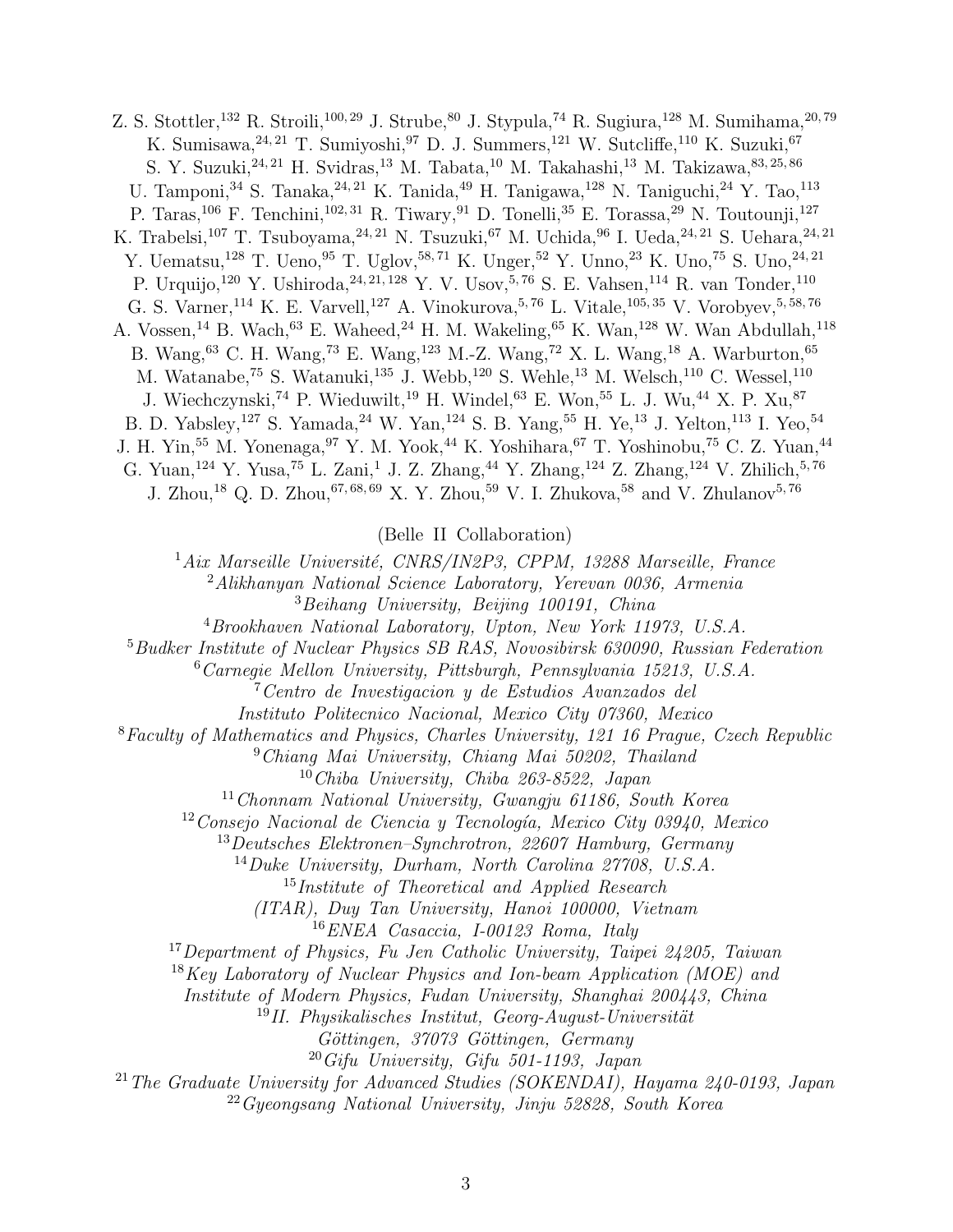Department of Physics and Institute of Natural Sciences, Hanyang University, Seoul 04763, South Korea  $^{24}$ High Energy Accelerator Research Organization (KEK), Tsukuba 305-0801, Japan J-PARC Branch, KEK Theory Center, High Energy Accelerator Research Organization (KEK), Tsukuba 305-0801, Japan Hiroshima University, Higashi-Hiroshima, Hiroshima 739-8530, Japan INFN Laboratori Nazionali di Frascati, I-00044 Frascati, Italy INFN Sezione di Napoli, I-80126 Napoli, Italy INFN Sezione di Padova, I-35131 Padova, Italy INFN Sezione di Perugia, I-06123 Perugia, Italy INFN Sezione di Pisa, I-56127 Pisa, Italy INFN Sezione di Roma, I-00185 Roma, Italy INFN Sezione di Roma Tre, I-00146 Roma, Italy INFN Sezione di Torino, I-10125 Torino, Italy INFN Sezione di Trieste, I-34127 Trieste, Italy Indian Institute of Science Education and Research Mohali, SAS Nagar, 140306, India Indian Institute of Technology Bhubaneswar, Satya Nagar 751007, India Indian Institute of Technology Guwahati, Assam 781039, India Indian Institute of Technology Hyderabad, Telangana 502285, India  $^{40}$ Indian Institute of Technology Madras, Chennai 600036, India  $^{41}$ Indiana University, Bloomington, Indiana  $47408$ , U.S.A.  $^{42}$ Institute for High Energy Physics, Protvino 142281, Russian Federation  $^{43}$ Institute of High Energy Physics, Vienna 1050, Austria <sup>44</sup>Institute of High Energy Physics, Chinese Academy of Sciences, Beijing 100049, China Institute of Particle Physics (Canada), Victoria, British Columbia V8W 2Y2, Canada Institute of Physics, Vietnam Academy of Science and Technology (VAST), Hanoi, Vietnam Instituto de Fisica Corpuscular, Paterna 46980, Spain Iowa State University, Ames, Iowa 50011, U.S.A. Advanced Science Research Center, Japan Atomic Energy Agency, Naka 319-1195, Japan Institut für Kernphysik, Johannes Gutenberg-Universität Mainz, D-55099 Mainz, Germany Justus-Liebig-Universität Gießen, 35392 Gießen, Germany Institut für Experimentelle Teilchenphysik, Karlsruher Institut für Technologie, 76131 Karlsruhe, Germany Kitasato University, Sagamihara 252-0373, Japan Korea Institute of Science and Technology Information, Daejeon 34141, South Korea Korea University, Seoul 02841, South Korea Kyoto Sangyo University, Kyoto 603-8555, Japan Kyungpook National University, Daegu 41566, South Korea P.N. Lebedev Physical Institute of the Russian Academy of Sciences, Moscow 119991, Russian Federation Liaoning Normal University, Dalian 116029, China  $^{60}Ludwig$  Maximilians University, 80539 Munich, Germany Luther College, Decorah, Iowa 52101, U.S.A. Malaviya National Institute of Technology Jaipur, Jaipur 302017, India Max-Planck-Institut für Physik, 80805 München, Germany Semiconductor Laboratory of the Max Planck Society, 81739 München, Germany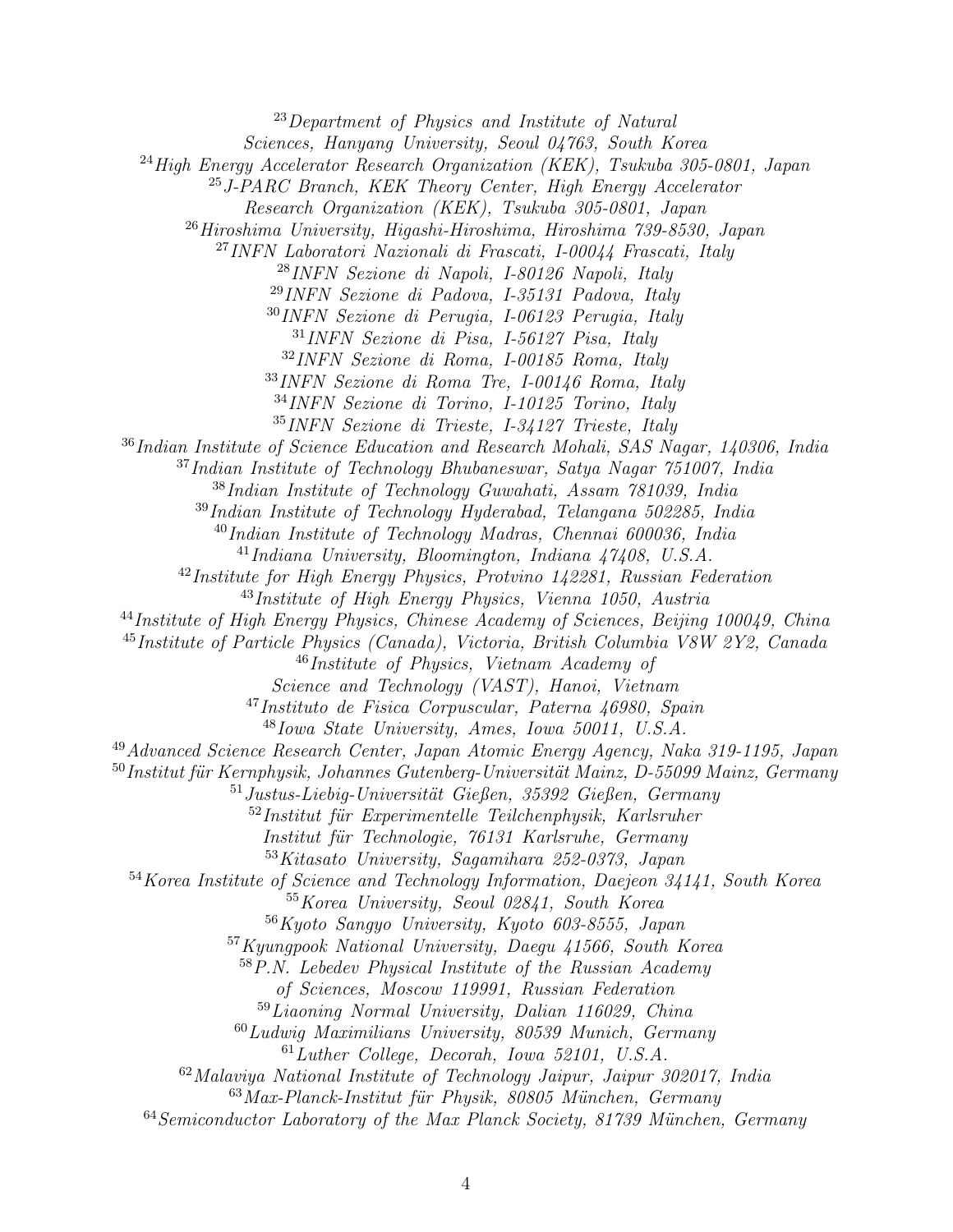McGill University, Montréal, Québec, H3A 2T8, Canada Moscow Physical Engineering Institute, Moscow 115409, Russian Federation Graduate School of Science, Nagoya University, Nagoya 464-8602, Japan Institute for Advanced Research, Nagoya University, Nagoya 464-8602, Japan Kobayashi-Maskawa Institute, Nagoya University, Nagoya 464-8602, Japan Nara Women's University, Nara 630-8506, Japan National Research University Higher School of Economics, Moscow 101000, Russian Federation Department of Physics, National Taiwan University, Taipei 10617, Taiwan National United University, Miao Li 36003, Taiwan H. Niewodniczanski Institute of Nuclear Physics, Krakow 31-342, Poland Niigata University, Niigata 950-2181, Japan Novosibirsk State University, Novosibirsk 630090, Russian Federation Okinawa Institute of Science and Technology, Okinawa 904-0495, Japan Osaka City University, Osaka 558-8585, Japan Research Center for Nuclear Physics, Osaka University, Osaka 567-0047, Japan Pacific Northwest National Laboratory, Richland, Washington 99352, U.S.A. Panjab University, Chandigarh 160014, India Punjab Agricultural University, Ludhiana 141004, India Meson Science Laboratory, Cluster for Pioneering Research, RIKEN, Saitama 351-0198, Japan St. Francis Xavier University, Antigonish, Nova Scotia, B2G 2W5, Canada Seoul National University, Seoul 08826, South Korea Showa Pharmaceutical University, Tokyo 194-8543, Japan Soochow University, Suzhou 215006, China Soongsil University, Seoul 06978, South Korea J. Stefan Institute, 1000 Ljubljana, Slovenia Taras Shevchenko National Univ. of Kiev, Kiev, Ukraine Tata Institute of Fundamental Research, Mumbai  $400005$ , India Department of Physics, Technische Universität München, 85748 Garching, Germany Tel Aviv University, School of Physics and Astronomy, Tel Aviv, 69978, Israel Toho University, Funabashi 274-8510, Japan Department of Physics, Tohoku University, Sendai 980-8578, Japan Tokyo Institute of Technology, Tokyo 152-8550, Japan Tokyo Metropolitan University, Tokyo 192-0397, Japan Universidad Autonoma de Sinaloa, Sinaloa 80000, Mexico Dipartimento di Scienze Fisiche, Università di Napoli Federico II, I-80126 Napoli, Italy Dipartimento di Fisica e Astronomia, Università di Padova, I-35131 Padova, Italy Dipartimento di Fisica, Università di Perugia, I-06123 Perugia, Italy Dipartimento di Fisica, Università di Pisa, I-56127 Pisa, Italy Dipartimento di Matematica e Fisica, Università di Roma Tre, I-00146 Roma, Italy Dipartimento di Fisica, Università di Torino, I-10125 Torino, Italy Dipartimento di Fisica, Università di Trieste, I-34127 Trieste, Italy Université de Montréal, Physique des Particules, Montréal, Québec, H3C 3J7, Canada <sup>107</sup> Université Paris-Saclay, CNRS/IN2P3, IJCLab, 91405 Orsay, France Université de Strasbourg, CNRS, IPHC, UMR 7178, 67037 Strasbourg, France Department of Physics, University of Adelaide, Adelaide, South Australia 5005, Australia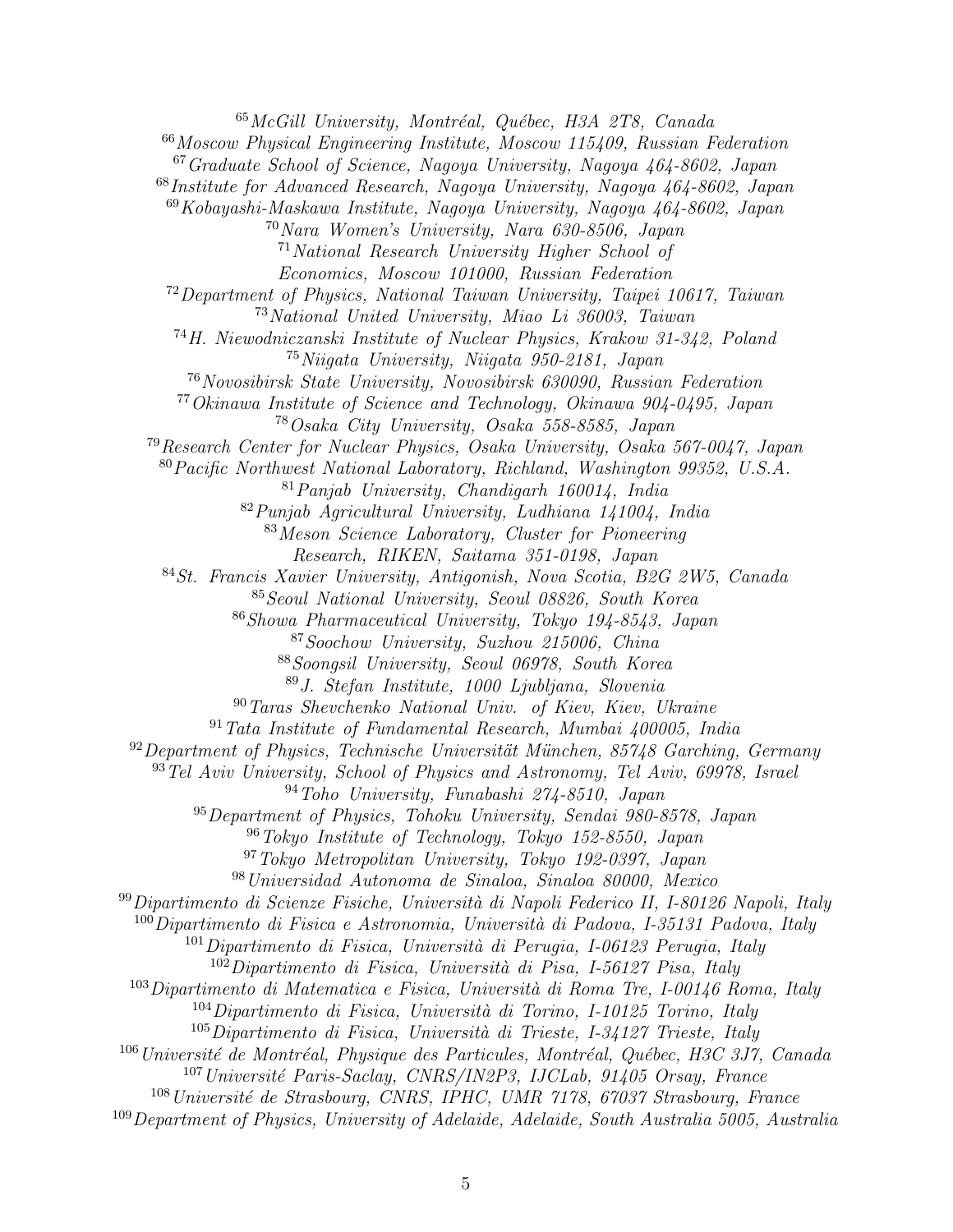$110$ University of Bonn, 53115 Bonn, Germany

<sup>111</sup> University of British Columbia, Vancouver, British Columbia, V6T 1Z1, Canada

<sup>112</sup>University of Cincinnati, Cincinnati, Ohio 45221, U.S.A.

<sup>113</sup>University of Florida, Gainesville, Florida 32611, U.S.A.

<sup>114</sup>University of Hawaii, Honolulu, Hawaii 96822, U.S.A.

 $115$ University of Heidelberg, 68131 Mannheim, Germany

<sup>116</sup>Faculty of Mathematics and Physics, University of Ljubljana, 1000 Ljubljana, Slovenia

 $117$ University of Louisville, Louisville, Kentucky  $40292$ , U.S.A.

<sup>118</sup>National Centre for Particle Physics, University Malaya, 50603 Kuala Lumpur, Malaysia

<sup>119</sup>Faculty of Chemistry and Chemical Engineering,

University of Maribor, 2000 Maribor, Slovenia

<sup>120</sup>School of Physics, University of Melbourne, Victoria 3010, Australia

 $121$  University of Mississippi, University, Mississippi 38677, U.S.A.

<sup>122</sup>University of Miyazaki, Miyazaki 889-2192, Japan

<sup>123</sup>University of Pittsburgh, Pittsburgh, Pennsylvania 15260, U.S.A.

 $124$ University of Science and Technology of China, Hefei 230026, China

<sup>125</sup> University of South Alabama, Mobile, Alabama 36688, U.S.A.

<sup>126</sup> University of South Carolina, Columbia, South Carolina 29208, U.S.A.

<sup>127</sup> School of Physics, University of Sydney, New South Wales 2006, Australia

<sup>128</sup>Department of Physics, University of Tokyo, Tokyo 113-0033, Japan

<sup>129</sup>Earthquake Research Institute, University of Tokyo, Tokyo 113-0032, Japan

 $130$ Kavli Institute for the Physics and Mathematics of the

Universe (WPI), University of Tokyo, Kashiwa 277-8583, Japan

<sup>131</sup> University of Victoria, Victoria, British Columbia, V8W 3P6, Canada

<sup>132</sup>Virginia Polytechnic Institute and State University, Blacksburg, Virginia 24061, U.S.A.

<sup>133</sup>Wayne State University, Detroit, Michigan 48202, U.S.A.

 $134$ Yamagata University, Yamagata 990-8560, Japan

<sup>135</sup>Yonsei University, Seoul 03722, South Korea

## Abstract

This paper reports a study of  $B \to K^*\gamma$  decays using 62.8±0.6 fb<sup>-1</sup> of data collected during 2019– 2020 by the Belle II experiment at the SuperKEKB  $e^+e^-$  asymmetric-energy collider, corresponding to  $(68.2 \pm 0.8) \times 10^6$   $B\overline{B}$  events. We find  $454 \pm 28$ ,  $50 \pm 10$ ,  $169 \pm 18$ , and  $160 \pm 17$  signal events in the decay modes  $B^0 \to K^{*0}[K^+\pi^-]\gamma$ ,  $B^0 \to K^{*0}[K^0_S\pi^0]\gamma$ ,  $B^+ \to K^{*+}[K^+\pi^0]\gamma$ , and  $B^+ \to K^{*+}[K^+\pi^0]\gamma$ , respectively. The uncertainties quoted for the signal yield are statistical only. We report the branching fractions of these decays:

$$
\mathcal{B}[B^0 \to K^{*0}[K^+\pi^-]\gamma] = (4.5 \pm 0.3 \pm 0.2) \times 10^{-5},
$$
  
\n
$$
\mathcal{B}[B^0 \to K^{*0}[K_S^0\pi^0]\gamma] = (4.4 \pm 0.9 \pm 0.6) \times 10^{-5},
$$
  
\n
$$
\mathcal{B}[B^+ \to K^{*+}[K^+\pi^0]\gamma] = (5.0 \pm 0.5 \pm 0.4) \times 10^{-5},
$$
 and  
\n
$$
\mathcal{B}[B^+ \to K^{*+}[K_S^0\pi^+]\gamma] = (5.4 \pm 0.6 \pm 0.4) \times 10^{-5},
$$

where the first uncertainty is statistical, and the second is systematic. The results are consistent with world-average values.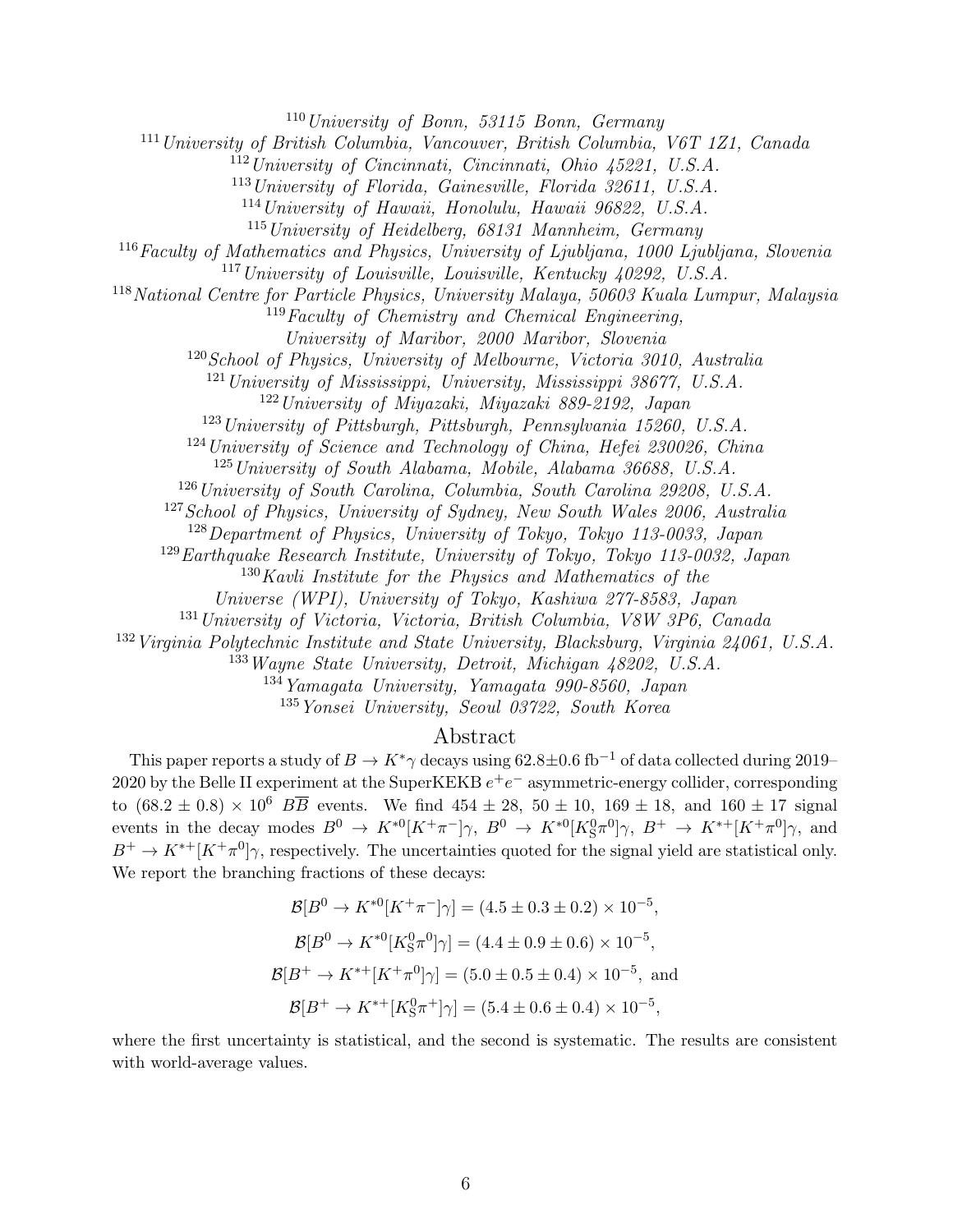#### 1. INTRODUCTION

The radiative decay  $B \to K^*(892)$  is a flavor-changing neutral current process, which is forbidden at tree level in the standard model (SM) of particle physics. The transition proceeds dominantly through a one-loop  $b \to s\gamma$  diagram. The contribution from annihilation diagrams is highly suppressed by factors of  $\mathcal{O}(\lambda_{\text{QCD}}/m_b)$  and Cabibbo-Kobayashi-Maskawa matrix elements [\[1\]](#page-14-0), where  $\lambda_{\text{QCD}}$  is the location of Landau pole of quantum chromodynamics and  $m_b$  is the mass of the b quark. The largest SM contribution to the  $b \rightarrow s\gamma$  transition is from the diagram shown in Fig. [1](#page-6-0) having a t quark and  $W$  boson in the loop. Throughout this document,  $K^*$  implies a  $K^*(892)$  meson and charge conjugate processes are included implicitly unless stated otherwise.

Extensions of the SM predict new particles that can contribute to the loop, potentially altering the branching fraction as well as other observables from their SM predictions, making the decay an excellent probe for such models [\[2,](#page-14-1) [3\]](#page-14-2). These observables include the CP violation asymmetry

$$
A_{CP} = \frac{\Gamma(\overline{B} \to \overline{K}^* \gamma) - \Gamma(B \to K^* \gamma)}{\Gamma(\overline{B} \to \overline{K}^* \gamma) + \Gamma(B \to K^* \gamma)}
$$

and the isospin asymmetry

$$
\Delta_{0+} = \frac{\Gamma(B^0 \to K^{*0}\gamma) - \Gamma(B^+ \to K^{*+}\gamma)}{\Gamma(B^0 \to K^{*0}\gamma) + \Gamma(B^+ \to K^{*+}\gamma)}.
$$

The SM prediction of the branching fraction suffers from large uncertainties related to form factors [\[4,](#page-14-3) [5\]](#page-14-4). In contrast, observables like  $A_{CP}$  and  $\Delta_{0+}$  are theoretically clean due to cancellation of these factors in the ratio [\[6,](#page-14-5) [7\]](#page-14-6). The latest measurement by the Belle experiment [\[8\]](#page-14-7) with  $771\times10^6$  BB pairs, reported the first evidence for isospin violation at  $3.1\sigma$  significance. Earlier to that, the CLEO [\[9\]](#page-14-8) and BaBar [\[10\]](#page-14-9) Collaborations had also performed similar measurements. This brief summary of the current status of experimental and theoretical studies demonstrates that the  $B \to K^*\gamma$  channel provides an ideal ground for indirect searches for new physics effects and tests of SM predictions. The current study presents preliminary results of branching fractions of  $K^*\gamma$  modes measured using  $e^+e^-$  collision data collected in the period of 2019–2020 by the Belle II detector. The measurement of observables like  $A_{CP}$  and  $\Delta_{0+}$  will be done when Belle II accumulates a data sample equivalent to that used in the Belle study in order to have similar sensitivities.



Figure 1. Leading order  $b \to s\gamma$  loop diagram.

#### <span id="page-6-0"></span>2. THE BELLE II DETECTOR AND DATASET

Belle II is a large-solid-angle magnetic spectrometer designed to study products of  $e^+e^$ collisions. The detector is located at the collision point of the SuperKEKB accelerator [\[11\]](#page-14-10).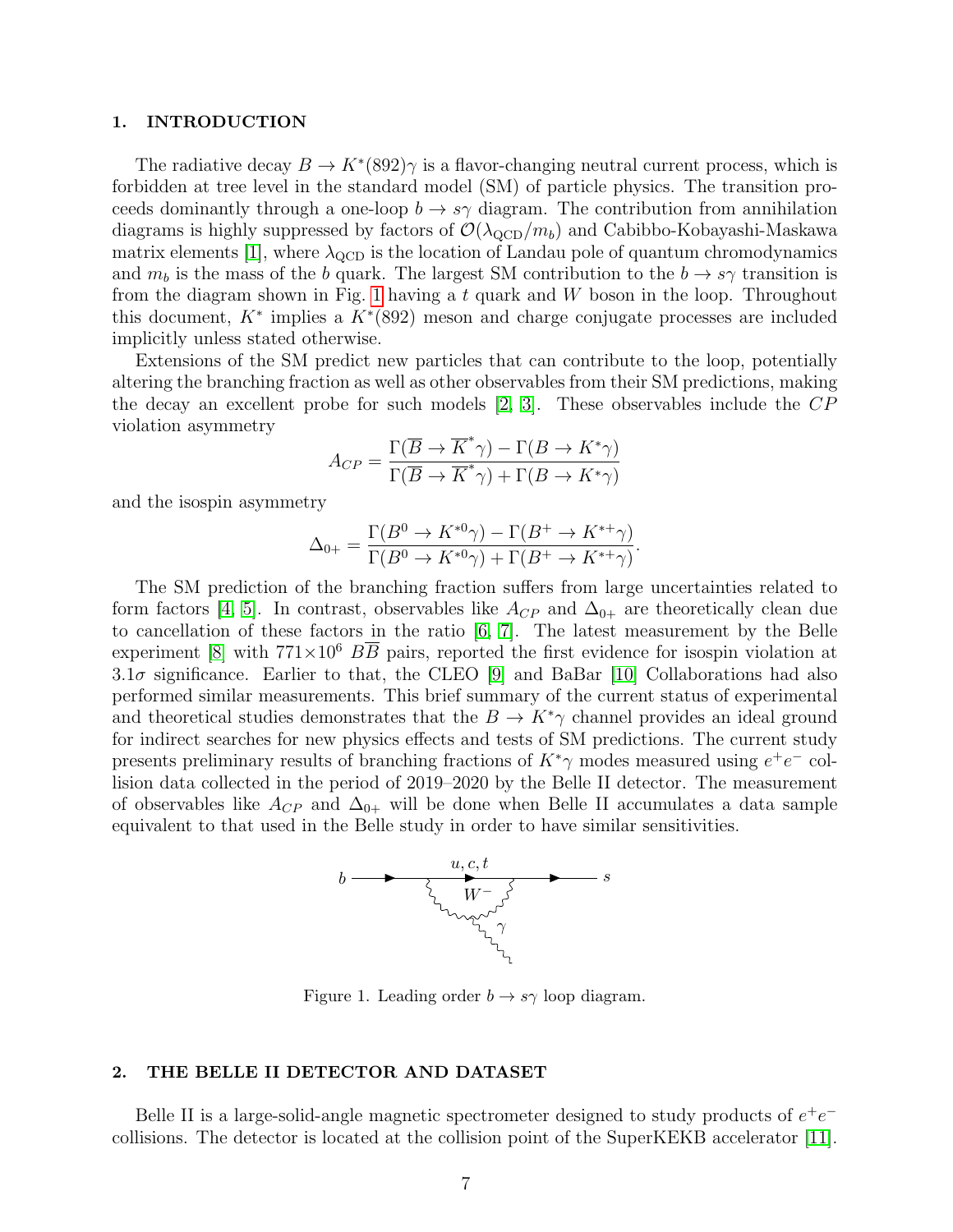It is composed of several components arranged in a cylindrical geometry around the beam pipe. The innermost region of the detector comprises two subdetectors, namely two layers of DEPFET-based silicon pixel detector (PXD) and four layers of double-sided silicon strip detectors (SVD). The combination of PXD and SVD constitutes the inner tracking system. The measurement of charge and momentum of charged particle tracks is facilitated by a 56 layered central drift chamber, which also helps in particle identification (PID) by measuring the specific-ionization information. A Cherenkov-light angle and time-of-propagation detector situated in the barrel region and a proximity-focusing aerogel ring-imaging Cherenkov counter placed in the forward region together constitute the key PID system. An electromagnetic calorimeter (ECL) consisting of CsI(Tl) crystals measures the energy of photons and assists with electron identification. These subdetectors are located inside a superconducting solenoid coil that provides a 1.5 T magnetic field. The return yoke of the magnet is instrumented with plastic scintillators and resistive plate chambers to identify  $K_{\text{L}}^{0}$  mesons and muons. Further details about the detector can be found in Ref. [\[12\]](#page-14-11).

The data sample used in this analysis was collected by Belle II in the period of 2019–2020 at a center-of-mass (CM) energy corresponding to the mass of the  $\Upsilon(4S)$  resonance. The integrated luminosity is  $62.8 \pm 0.6$  fb<sup>-1</sup>, which is equivalent to  $(68.2 \pm 0.8) \times 10^6$  BB events. The method used to compute the number of  $B\overline{B}$  events is documented in Ref. [\[13\]](#page-14-12), but uses an updated sample of data and Monte Carlo (MC). To study the properties of signal events, optimize selection criteria, and determine detection efficiency, two million signal MC events are generated for all four  $B \to K^*\gamma$  modes. In addition, inclusive  $B\overline{B}$  and  $q\overline{q}$  continuum MC samples are used for background classification, where q denotes  $u, d, s$ , and c quark. The sample size is equivalent to an integrated luminosity of 3  $ab^{-1}$ . These events are generated using the EvtGen [\[14\]](#page-14-13) package. Geant4 [\[15\]](#page-14-14) is used to simulate detector response. The Belle II analysis software framework [\[16\]](#page-14-15) is used to process data. Systematic uncertainties are studied using  $9.2 \pm 0.9$  fb<sup>-1</sup> of off-resonance data and 500 fb<sup>-1</sup> of off-resonance MC events. The off-resonance data were collected at 60 MeV below the  $\Upsilon(4S)$  resonance.

### 3. EVENT SELECTION AND RECONSTRUCTION

Photons, charged kaons and pions are reconstructed and identified using information from ECL, PID and tracking systems. We require the distance of closest approach to the interaction point in the plane transverse to the beam axis  $(x-y)$  plane)  $|d_0| < 2.0$  cm and along the beam axis (z axis)  $|d_z| < 4.0$  cm to select charged tracks that originate from a region near the  $e^+e^-$  collision point. A charged track is identified as a  $K^{\pm}$  or  $\pi^{\pm}$  using a likelihood ratio  $\mathcal{P}(K/\pi) = \frac{L_K}{L_K + L_{\pi}}$ , where  $L_K$  and  $L_{\pi}$  are the likelihood for a track to be a kaon or a pion, calculated based on inputs from PID subdetectors. We apply a criterion  $\mathcal{P}(K/\pi) > 0.6$  to select  $K^{\pm}$  and  $\mathcal{P}(\pi/K) > 0.6$  to select  $\pi^{\pm}$  candidates.

As the process  $B \to K^*\gamma$  is a two-body decay, in the B rest frame we expect the prompt  $\gamma$ candidate to have an energy of around half the B meson mass ( $\approx 2.5 \text{ GeV}/c^2$ ). High-energy photon candidates are selected from the barrel region of the ECL and required to have an energy 2.25  $\lt E^*_{\gamma}$   $\lt$  2.85 GeV. Here, and elsewhere in this paper, the superscript  $^*$  implies that the quantity is calculated in the CM frame. To ensure the selection of an isolated high-energy photon, we apply selection criteria on variables based on the ECL shower shape and CsI(Tl) pulse shape discrimination information of the candidate [\[17\]](#page-14-16). Photons coming from decays of  $\pi^0$  or  $\eta$  mesons constitute a major background for the analysis. We reject such photon candidates having kinematics consistent with that of  $\pi^0$  or  $\eta$  decay product.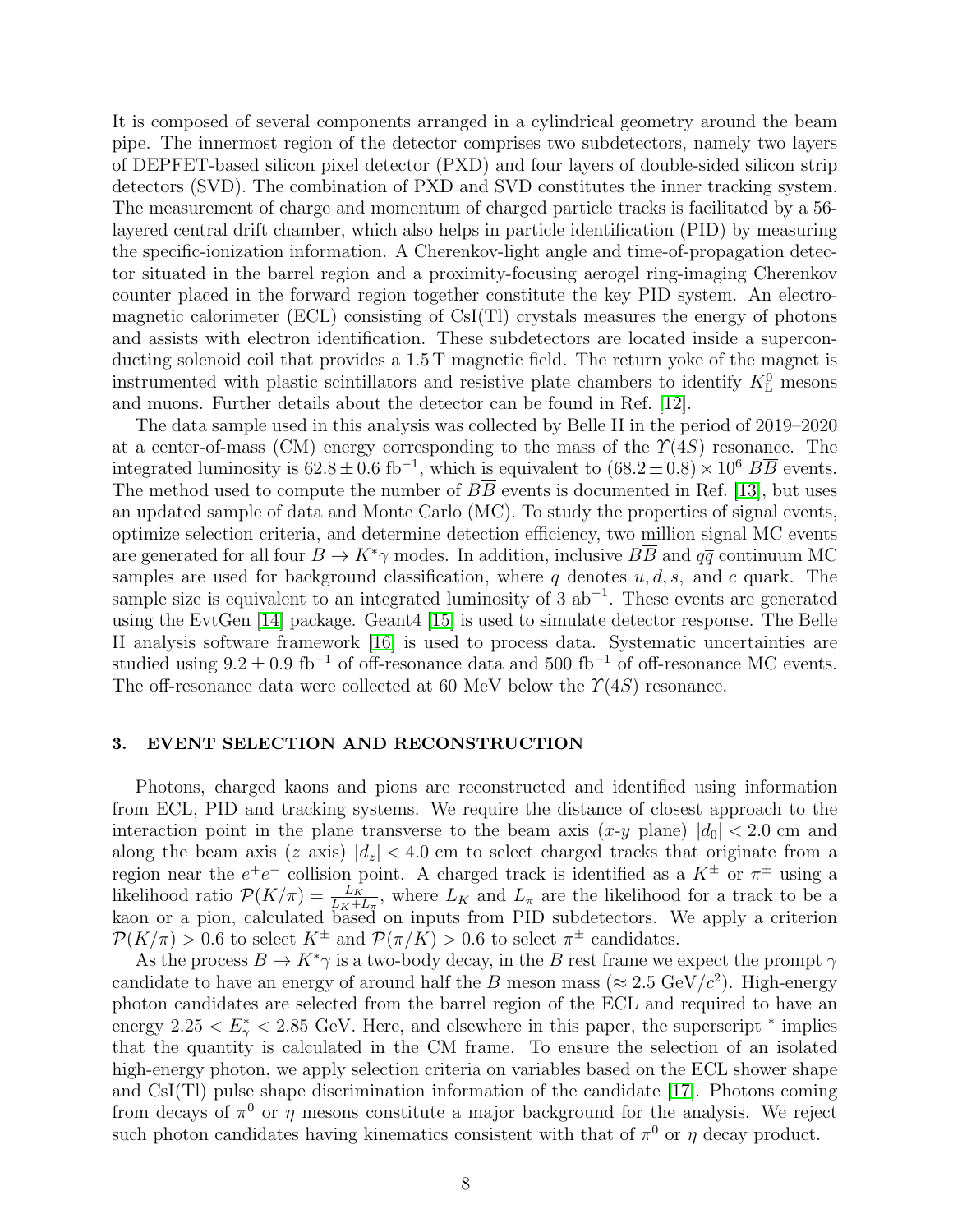The  $K^0_S$  candidates are reconstructed from a pair of oppositely charged tracks, assumed to be pions, and kinematically fit assuming they originate from a common vertex. Candidates that fail the vertex fit are rejected. Selections on  $|d_0|$  and  $|z_0|$ , as well as PID criteria are not applied to these tracks. We further apply requirements on the kinematic variables of  $K^0_S$  candidates namely: momentum-dependent criteria on the  $K^0_S$  flight length in the transverse plane, azimuthal angle between the momentum vector and the vector between the interaction point and the decay vertex of the  $K^0_S$  candidate, and the distance at the interaction point along the z axis of the two tracks used to reconstruct the  $K^0_S$  candidate. The invariant-mass window for  $K_S^0$  candidates is 0.488 to 0.508 GeV/ $c^2$ , which corresponds to about  $\pm 6\sigma$  around the nominal  $K^0_S$  mass. Here,  $\sigma$  is the resolution obtained by fitting the invariant mass distribution of correctly reconstructed signal candidates. We apply such relaxed criteria to incorporate non-Gaussian tails in the mass distribution.

The signal side  $\pi^0$  is reconstructed from a pair of photons each having an energy greater than 80, 30, or 60 MeV, depending on whether the photon is detected in the forward, barrel, or backward region of ECL, respectively. The invariant mass window for  $\pi^0$  candidates is 0.120 to 0.145 GeV/ $c^2$ . We define the helicity angle for  $\pi^0$  as the angle between the line defined by the momentum difference of the photons from  $\pi^0$  calculated in the  $\pi^0$  frame and the momentum of  $\pi^0$  candidate calculated in the lab frame. We place a requirement on the helicity angle of the  $\pi^0$  candidate to suppress combinatorial background.

The  $K^*$  candidate is reconstructed by combining a kaon  $(K^{\pm}$  or  $K_S^0$ ) with a pion  $(\pi^{\pm}$ or  $\pi^0$ ). We retain K<sup>\*</sup> candidates inside the invariant-mass window 0.817 to 0.967 GeV/ $c^2$ , which corresponds to around three times the natural width of the  $K^*$  meson. As  $K^*$  is a vector meson decaying to a pair of pseudoscalar mesons, the helicity angle  $(\theta_{hel})$  between the kaon coming from the  $K^*$  decay and B meson in the  $K\pi$  rest frame is expected to follow a  $\sin^2\theta_{\text{hel}}$  distribution for correctly reconstructed  $K^*$  candidates. On the other hand, misreconstructed candidates follow an asymmetric distribution, with a large number of events migrated towards the region  $\cos \theta_{\text{hel}} \approx \pm 1$ . To reject misreconstructed candidates, we require  $-0.9 < \cos \theta_{\text{hel}} < 0.75$ .

A  $K^*$  is combined with a prompt photon to reconstruct a  $B$  meson. We apply selection on the kinematic variables  $M_{bc} = \sqrt{E_{\text{beam}}^* - p_B^{*2}}$  and  $\Delta E = E_B^* - E_{\text{beam}}^*$ , namely 5.2 <  $M_{bc}$  < 5.29 GeV/ $c^2$  and  $-0.4 < \Delta E < 0.3$  GeV to suppress combinatorial background. Here  $E_{\text{beam}}^*$ is the beam energy, and  $p_B^*$  and  $E_B^*$  are the momentum and energy of the B meson. The beam energy is tuned to produce a pair of B candidates in an event. Hence, for correctly reconstructed B candidates, we expect the  $M_{bc}$  distribution to peak at the nominal B meson mass and the  $\Delta E$  distribution to peak at zero. The signal window for  $M_{bc}$  and  $\Delta E$  variables is defined as,  $M_{\text{bc}} > 5.27 \,\text{GeV}/c^2$  and  $-0.15 < \Delta E < 0.07 \,\text{GeV}$ , which corresponds to around  $\pm 3\sigma$  interval. The difference in positive and negative values of  $\Delta E$  signal window are due to asymmetry in the  $\Delta E$  distribution, which is caused by the energy leakage of high energy photons in the ECL. All the selection criteria are optimized with a figure of merit (FOM) pnotons in the ECL. All the selection criteria are optimized with a figure of merit (FOM)<br>defined as  $S/\sqrt{S+B}$ , where S and B are the number of signal and background events inside the signal region.

## 4. BACKGROUND SUPPRESSION

The dominant background is from  $e^+e^- \to q\bar{q}$  continuum events. The masses of quarks in continuum events are significantly small compared to the  $B$  meson, hence the former events are highly boosted in the CM frame, which leads to a jet-like topology. On the other hand,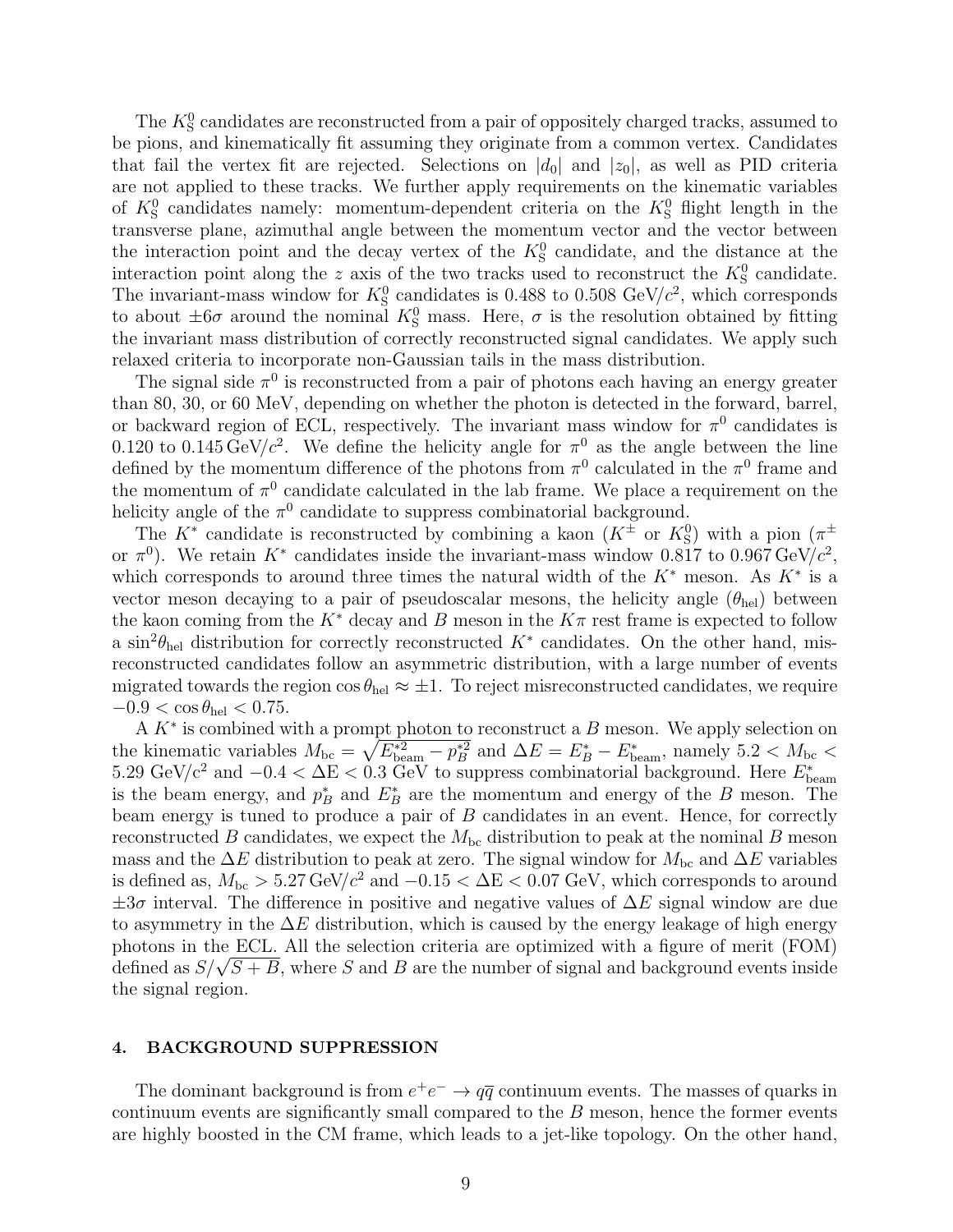the B meson pair is produced almost at rest in the CM frame with decay products having a spherical topology.

To suppress continuum background, a multivariate analyzer (MVA), namely FastBDT [\[18\]](#page-14-17), is trained separately for each  $K^*$  mode using event shape variables. For training and testing the MVA, we have used two independent MC datasets having equal number of correctly reconstructed signal and continuum background events. The signal events are taken from signal MC and continuum background from a 3 ab<sup>-1</sup>  $q\overline{q}$  MC sample. Half of each sample is used for training and the other half for testing the MVA. The MVA is trained using a total of 17 discriminating variables for neutral modes and 19 for charged modes. These variables include modified Fox-Wolfram moments  $[19]$ , the magnitude of the signal B thrust, the output from the B-flavor tagger [\[20\]](#page-14-19), the cosine of the angle between the thrust axis of reconstructed  $B$  and the thrust axis of the rest-of-event (ROE), the cosine of angle between the thrust axis of reconstructed  $B$  and the beam axis, and the cosine of the polar angle between momentum of reconstructed  $B$  and the beam axis. A brief description of these discriminating variables can be found in Ref. [\[21\]](#page-15-0). For each mode, we apply a selection on the MVA output corresponding to the maxima of the FOM. The MVA rejects around 70–90% of the background, with a signal loss of 10–21% depending on mode.

The  $M_{\text{bc}}$  distribution after the application of the MVA has a significant peakingbackground component from  $B\overline{B}$  events. The dominant peaking contribution comes from radiative B meson decays to higher kaonic resonances, such as  $B \to K^*(1410)\gamma$ . The misreconstructed signal, and events evading the  $\pi^0/\eta$  veto also contribute at the sub-leading order to the peaking-background component. The  $\Delta E$  variable is more sensitive to the mass hypothesis of reconstructed tracks and the number of tracks missed while reconstructing a B candidate compared to  $M_{\text{bc}}$ . Thus, a majority of peaking-background events are well separated from the signal in the  $\Delta E$  distribution. Hence, the signal yield extraction is performed by fitting the  $\Delta E$  variable inside the  $M_{\text{bc}}$  signal region  $M_{\text{bc}} > 5.27 \text{ GeV}/c^2$ .

After applying all the selection criteria, sometime we are left with more than one reconstructed  $B$  candidate per event. If there are multiple  $B$  candidates in an event, we retain the one having  $M_{\rm bc}$  value closest to the nominal B meson mass. The candidate multiplicity ranges from 1.005–1.090 and the efficiency to select the correctly reconstructed signal from an event with multiple reconstructed  $B$  candidates varies from 64–74% depending on the mode.

#### 5. SIGNAL YIELD EXTRACTION

The signal yield is obtained from an unbinned extended maximum-likelihood fit to the  $\Delta E$  variable. For a dataset of N candidates, the likelihood function can be written as:

$$
\mathcal{L} = \frac{e^{-(\sum n_j)} }{N!} \prod_{i=1}^{i=N} \sum_j n_j P_j(\Delta E_i),
$$

where  $P_j$  is the probability density function (PDF) and  $n_j$  is the number of events corresponding to the  $j^{th}$  component, respectively. The argument  $\Delta E_i$  denotes the value of  $\Delta E$ for the  $i<sup>th</sup>$  candidate. The fit employs in total three components, one each for correctly reconstructed signal, background, and misreconstructed signal events, respectively. We obtain the PDF for correctly reconstructed and misreconstructed signal components by fitting to  $\Delta E$  distributions of signal MC events. The PDF for correctly reconstructed signal events is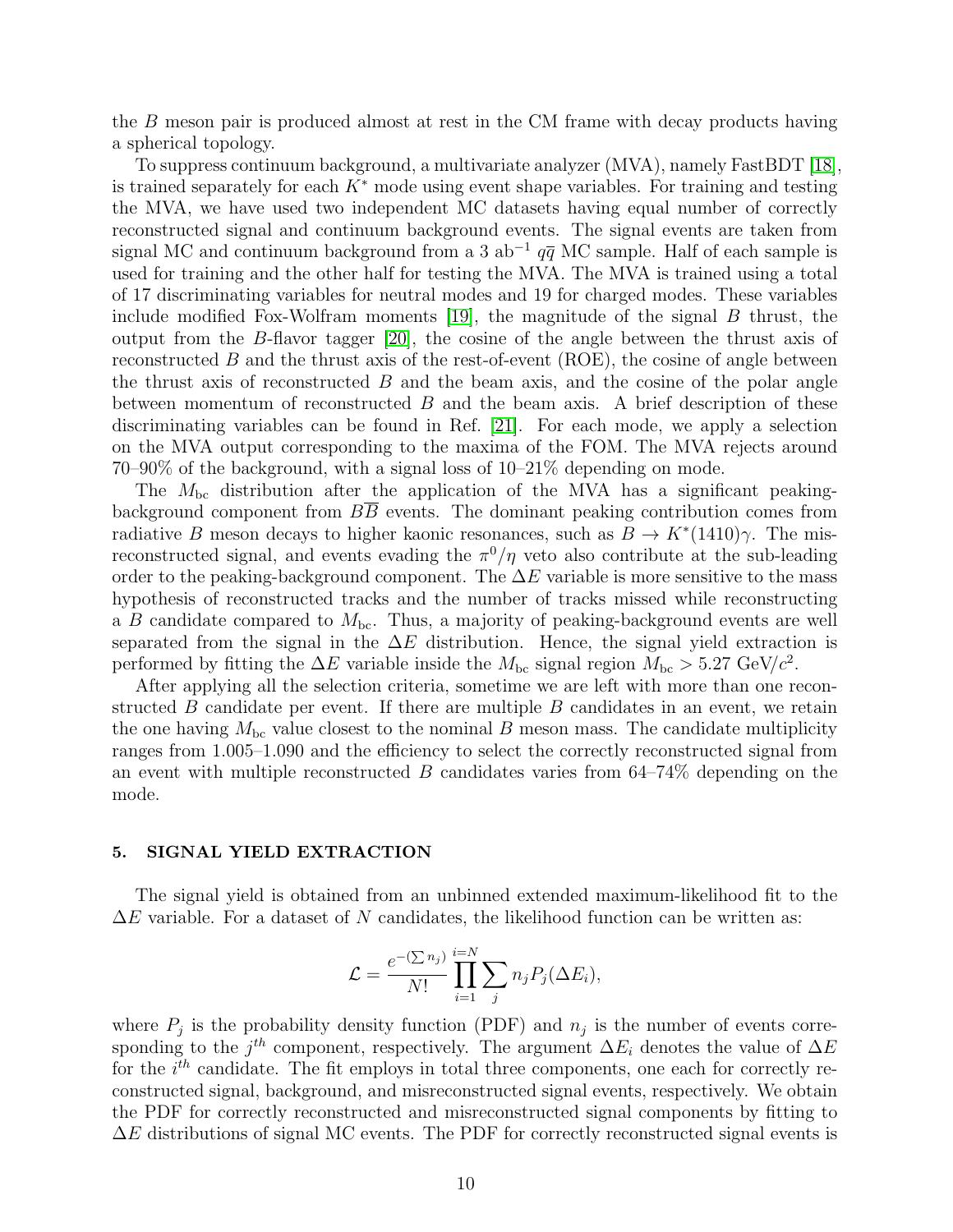modeled with the sum of a Cruijff function [\[22\]](#page-15-1) and a Gaussian. To model the distribution of misreconstructed signal events, we use a Cruijff function. The ratio of misreconstructed to correctly reconstructed signal events is kept fixed to the value obtained from signal MC. The fraction of misreconstructed signal varies from 2–11% depending on mode. The shape of the background PDF is determined by fitting the  $\Delta E$  distribution of events from BB and  $q\bar{q}$ background MC. The background can be classified into two categories, namely combinatorial and peaking. We model the peaking component with a Gaussian and the combinatorial background using a Chebyshev polynomial. The yields of correctly reconstructed signal, combinatorial, and peaking background events are determined from the fit.

An ensemble of 1000 toy datasets is generated using the fit model. These datasets are fitted with the same fit model to study potential fit bias. The pull distributions of fit parameters were consistent with normal distribution within the fit uncertainties, implying that the fit strategy is unbiased. The results of fit performed for all four modes in data are shown in Fig [2.](#page-10-0)



<span id="page-10-0"></span>Figure 2.  $\Delta E$  distributions for each  $B \to K^*\gamma$  mode with the fit result superimposed. The black dots with error bars denote the data, the blue curve denotes the total fit, the dashed red curve is the signal component, the dotted green curve is the background component, and the filled cyan region is the misreconstructed signal component.

## 6. MEASUREMENT OF BRANCHING FRACTION

The branching fraction is calculated using the following expression: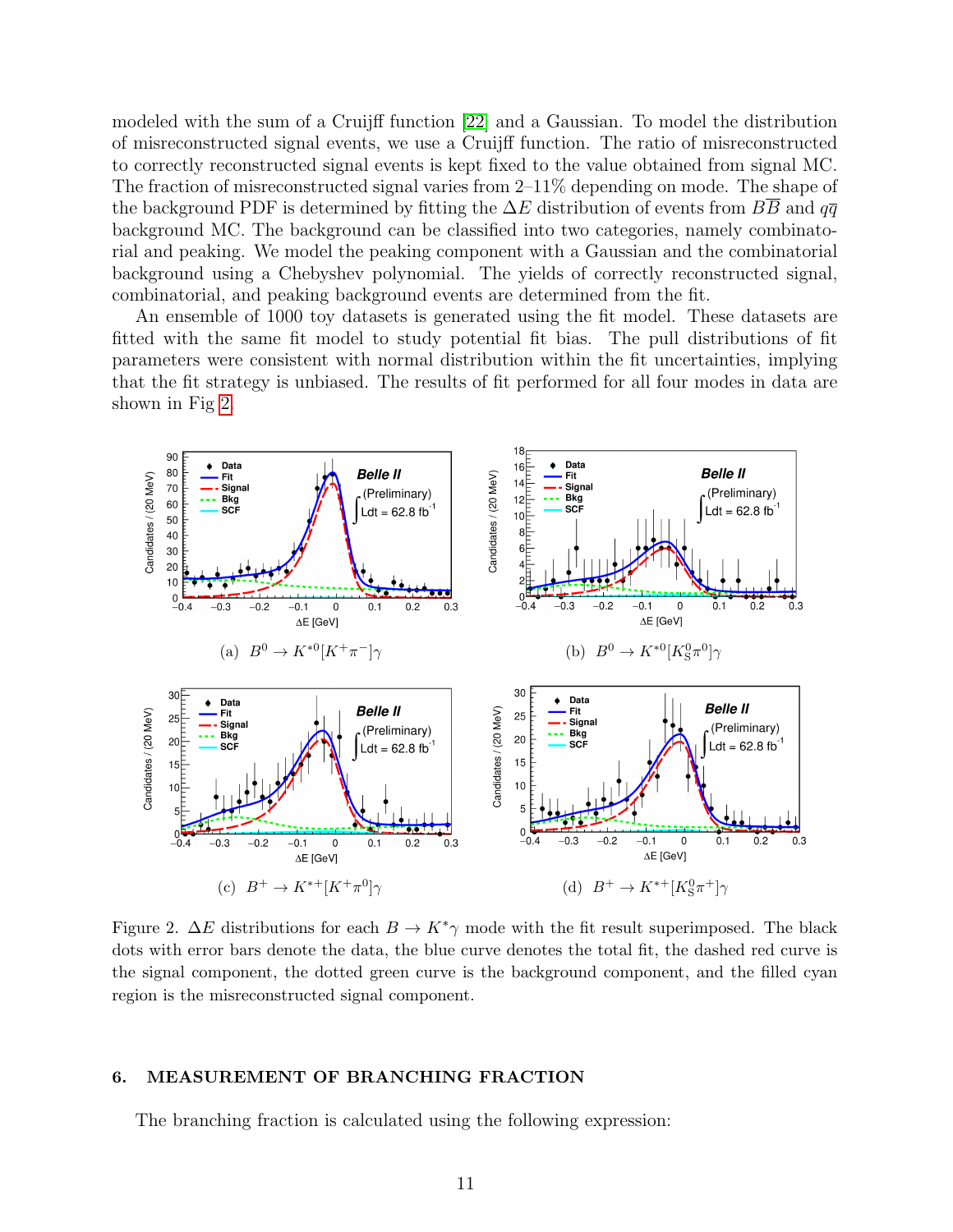$$
\mathcal{B} = \frac{n_{\text{sig}}}{2 \times N_{B\overline{B}} \times f^{\pm}(f^{00}) \times \epsilon},
$$

where  $n_{\text{sig}}$  is the signal yield from fit,  $\epsilon$  is the signal selection efficiency,  $N_{B\overline{B}}$  is the number of  $B\overline{B}$  pairs, and  $f^{\pm}(f^{00})$  is the branching fraction of  $\Upsilon(4S)$  to charged (neutral)  $B\overline{B}$  pairs. The results are listed in Tables [I](#page-11-0) and [II.](#page-11-1) The measured branching fractions are compatible with their world average values reported by the Particle Data Group (PDG) [\[23\]](#page-15-2) at the level of one and two standard deviations for the neutral and charged modes, respectively. Individually none of these deviations is statistically significant, albeit being in the same direction. While the size of the discrepancy of our combined result is only 2.3 standard deviations, the presence of residual systematic effects cannot be ruled out at this stage. Potential sources could be related to the peaking background, which will be systematically investigated in the next iteration of the analysis with more data.

<span id="page-11-0"></span>Table I. Signal yield, efficiency and measured branching fraction  $(\mathcal{B}_{\text{meas}})$  for each mode. When two uncertainties are given, the first is statistical and the second is systematic. The world-average values reported by the PDG are given for comparison.

| Mode                                  |              | Signal yield Efficiency $(\%)$ $\mathcal{B}_{\text{meas}}$ [10 <sup>-5</sup> ] $ \mathcal{B}_{\text{PDG}}$ [10 <sup>-5</sup> ] |  |
|---------------------------------------|--------------|--------------------------------------------------------------------------------------------------------------------------------|--|
| $B^0 \to K^{*0}[K^+\pi^-]\gamma$      | $454 \pm 28$ | $15.22 \pm 0.03$ $ 4.5 \pm 0.3 \pm 0.2 $ $4.18 \pm 0.25$                                                                       |  |
| $B^0 \to K^{*0} [K^0_S \pi^0] \gamma$ | $50 \pm 10$  | $1.73 \pm 0.01$ $\vert 4.4 \pm 0.9 \pm 0.6 \vert 4.18 \pm 0.25 \vert$                                                          |  |
| $B^+\to K^{*+}[K^+\pi^0]\gamma$       | $169 \pm 18$ | $4.84 \pm 0.02$   $5.0 \pm 0.5 \pm 0.4$   $3.92 \pm 0.22$                                                                      |  |
| $B^+ \to K^{*+} [K^0_S \pi^+] \gamma$ | $160 \pm 17$ | $4.23 \pm 0.02$   $5.4 \pm 0.6 \pm 0.4$   $3.92 \pm 0.22$                                                                      |  |

<span id="page-11-1"></span>Table II. Measured branching fraction  $(\mathcal{B}_{\text{meas}})$  for combined charged and neutral modes. The first uncertainty is statistical and the second is systematic. The world-average values reported by the PDG are given for comparison.

| Mode | $\left[\right. \mathcal{B}_{\text{meas}}\left[10^{-5}\right] \left.\left \mathcal{B}_{\text{PDG}}\left[10^{-5}\right]\right \right]$ |  |
|------|--------------------------------------------------------------------------------------------------------------------------------------|--|
|      | $B^0 \rightarrow K^{*0}\gamma$ 4.5 ± 0.3 ± 0.2 4.18 ± 0.25                                                                           |  |
|      | $B^+ \to K^{*+}\gamma$ 5.2 ± 0.4 ± 0.3 3.92 ± 0.22                                                                                   |  |

#### 7. SYSTEMATIC UNCERTAINTIES

In this section, we describe the various sources of systematic uncertainties. A systematic uncertainty of 1.6% is assigned to the uncertainty in the number of  $B\overline{B}$  events [\[13\]](#page-14-12). The performance of  $\pi^0/\eta$  veto between data and simulation is studied using  $B^+ \to D^0 \rightarrow K^+\pi^- \rightarrow^+$ and  $B^0 \to D^0 \rightarrow K^+\pi^-\pi^- \rightarrow \pi^+$  samples, where the fast pion coming from the B decay is treated as a photon candidate. We assign a systematic uncertainty of 3.8% due to application of  $\pi^0/\eta$  veto. The uncertainty in the selection efficiency of high energy photon candidates is estimated from a control sample of radiative dimuon events. The difference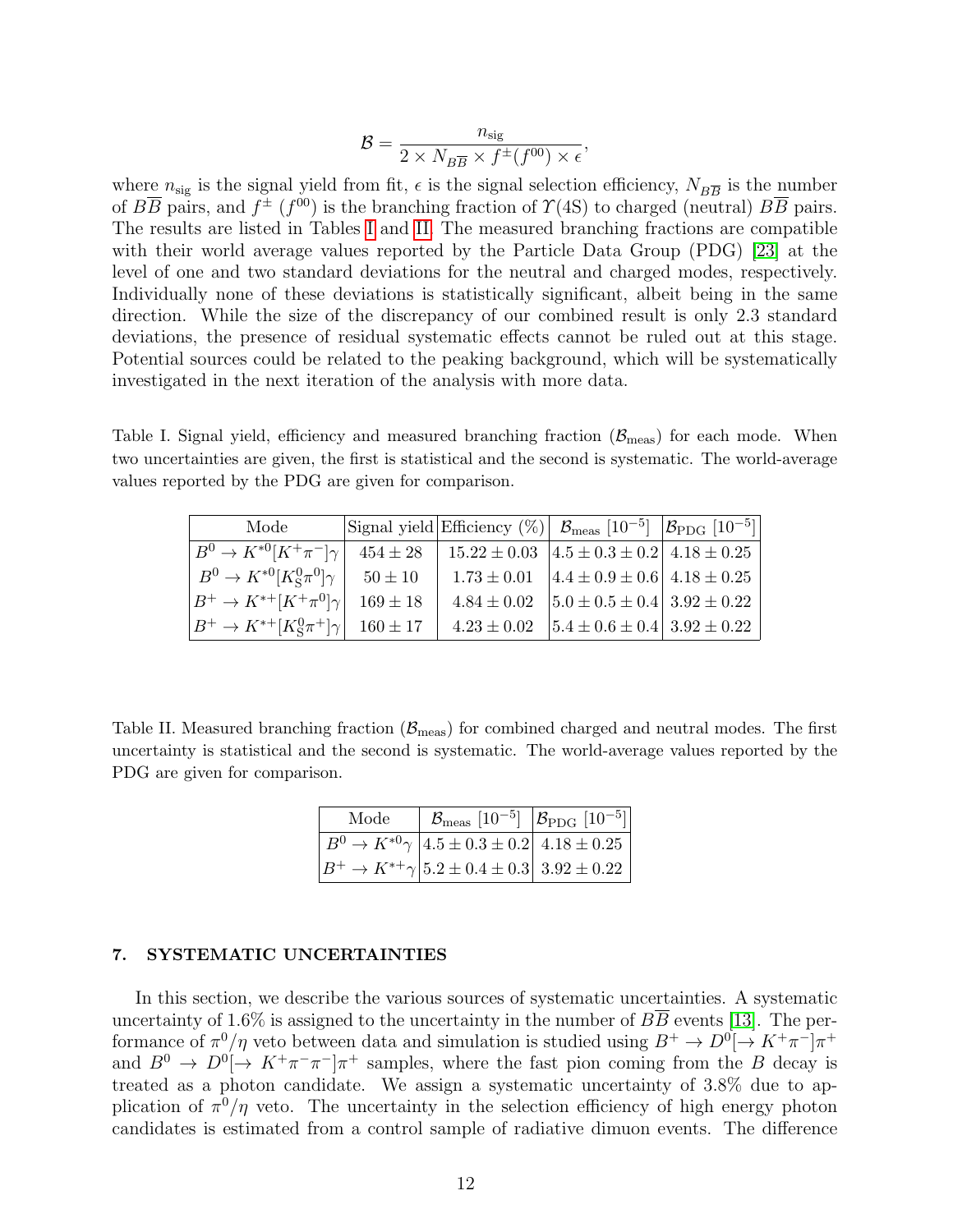in efficiency between data and simulation due to PID selection for charged hadrons is calculated using a  $D^{*+} \to D^{0}[K^-\pi^+] \pi^+$  control sample [\[24\]](#page-15-3). The corrections are calculated in bins of the momentum and cosine of the polar angle. We assign a systematic uncertainty of 0.6% for pion and 0.8% for kaon selection. Comparing the reconstruction efficiency of  $K^0_S$ between data and simulation, a systematic uncertainty of 2.4% is assigned. The difference in reconstruction efficiency of  $\pi^0$  between data and simulation is studied by comparing the yield of  $\eta$  meson between the  $\eta \to \gamma \gamma$  and  $\eta \to \pi^0 \pi^0 \pi^0$  channels. A systematic uncertainty of 3.4% is assigned for  $\pi^0$  selection. We assign a systematic uncertainty of 0.7% per charged track [\[25\]](#page-15-4), which results in a systematic uncertainty of 0.7% for  $K^{*+}[K^+\pi^0]$  and 1.4% for rest of the modes. The systematic uncertainty due to MVA criteria are studied in the offresonance sideband. We assign a systematic uncertainty of 2–6% depending on mode. The uncertainty due to limited statistics of signal MC is 0.2–0.5% depending on mode. Various PDF shape parameters fixed while performing the fit are varied by  $\pm 1\sigma$  around their mean values. The obtained variation in the signal yield is taken as a systematic uncertainty. The misidentification of tracks coming from signal events gives rise to misreconstructed signal candidates. The fraction of such misreconstructed candidates is fixed to the values obtained from simulation while performing fit to data. The fraction of misreconstructed signal events is varied by  $\pm 100\%$  around its nominal value to assign a systematic uncertainty.

We summarize the systematic uncertainties for the branching fraction measurements in Table [III.](#page-12-0) The individual sources of uncertainties are assumed to be independent and are added in quadrature to arrive at the total uncertainty.

| Source                        | $K^{*0}[K^+\pi^-]\gamma$ | $K^{*0}[K^0_S\pi^0]\gamma$ | $K^{*+}[K^+\pi^0]\gamma$ | $K^{*+}$         |
|-------------------------------|--------------------------|----------------------------|--------------------------|------------------|
| No. of $B\overline{B}$ events | 1.6                      | 1.6                        | 1.6                      | 1.6              |
| Photon selection              | $+0.2$<br>$-0.4$         | $+0.2$<br>$-0.4$           | $+0.2$<br>$-0.4$         | $+0.2$<br>$-0.4$ |
| $\pi^0/\eta$ veto             | 3.8                      | 3.8                        | 3.8                      | 3.8              |
| Pion identification           | 0.6                      |                            |                          | 0.6              |
| Kaon identification           | 0.8                      |                            | 0.8                      |                  |
| $K_{\rm S}^0$ reconstruction  |                          | 2.4                        |                          | 2.4              |
| $\pi^0$ selection             |                          | 3.4                        | 3.4                      |                  |
| Tracking efficiency           | 1.4                      | 1.4                        | 0.7                      | 1.4              |
| MVA selection                 | 2.0                      | 6.0                        | 2.0                      | 4.0              |
| MC statistics                 | $0.2\,$                  | 0.5                        | 0.3                      | 0.3              |
| PDF shape parameters          | 1.0                      | $+7.4$<br>$-5.4$           | $+2.4$<br>$-3.1$         | $+0.6$<br>$-1.4$ |
| Misreconstructed signal       | 1.5                      | $+6.8$<br>$-7.2$           | $+4.7$<br>$-5.9$         | $+2.5$<br>$-3.1$ |
| Total                         | 5.3                      | $+13.2$<br>$-12.4$         | $+7.9$<br>$-8.9$         | $+7.0$<br>$-7.3$ |

<span id="page-12-0"></span>Table III. Relative systematic uncertainties (in %) for the branching fraction measurement.

#### 8. SUMMARY AND CONCLUSION

We report the measurements by the Belle II experiment of  $B \to K^*\gamma$  branching fractions. The measured values of the branching fractions are consistent with the world average values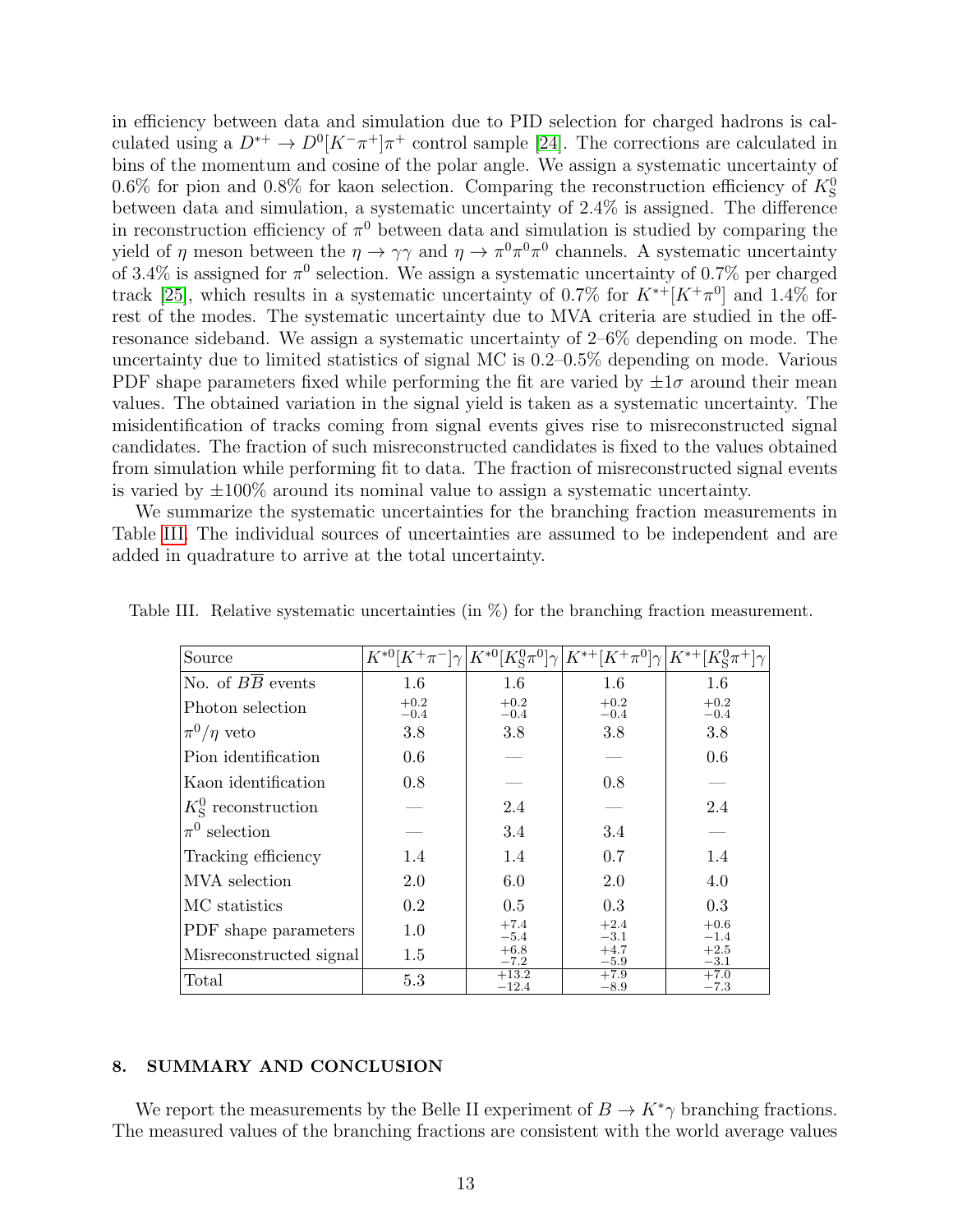at the level of one and two standard deviations for neutral and charged modes, respectively. As Belle II collects more data, we will report the results for measurement of the observables  $A_{CP}$  and  $\Delta_{0+}$  along with the branching fractions.

## 9. ACKNOWLEDGEMENT

We thank the SuperKEKB group for the excellent operation of the accelerator; the KEK cryogenics group for the efficient operation of the solenoid; the KEK computer group for onsite computing support; and the raw-data centers at BNL, DESY, GridKa, IN2P3, and INFN for off-site computing support. This work was supported by the following funding sources: Science Committee of the Republic of Armenia Grant No. 20TTCG-1C010; Australian Research Council and research grant Nos. DP180102629, DP170102389, DP170102204, DP150103061, FT130100303, FT130100018, and FT120100745; Austrian Federal Ministry of Education, Science and Research, Austrian Science Fund No. P 31361-N36, and Horizon 2020 ERC Starting Grant no. 947006 "InterLeptons"; Natural Sciences and Engineering Research Council of Canada, Compute Canada and CANARIE; Chinese Academy of Sciences and research grant No. QYZDJ-SSW-SLH011, National Natural Science Foundation of China and research grant Nos. 11521505, 11575017, 11675166, 11761141009, 11705209, and 11975076, LiaoNing Revitalization Talents Program under contract No. XLYC1807135, Shanghai Municipal Science and Technology Committee under contract No. 19ZR1403000, Shanghai Pujiang Program under Grant No. 18PJ1401000, and the CAS Center for Excellence in Particle Physics (CCEPP); the Ministry of Education, Youth and Sports of the Czech Republic under Contract No. LTT17020 and Charles University grants SVV 260448 and GAUK 404316; European Research Council, 7th Framework PIEF-GA-2013-622527, Horizon 2020 ERC-Advanced Grants No. 267104 and 884719, Horizon 2020 ERC-Consolidator Grant No. 819127, Horizon 2020 Marie Sklodowska-Curie grant agreement No. 700525 'NIOBE,' and Horizon 2020 Marie Sklodowska-Curie RISE project JENNIFER2 grant agreement No. 822070 (European grants); L'Institut National de Physique Nucléaire et de Physique des Particules (IN2P3) du CNRS (France); BMBF, DFG, HGF, MPG, and AvH Foundation (Germany); Department of Atomic Energy under Project Identification No. RTI 4002 and Department of Science and Technology (India); Israel Science Foundation grant No. 2476/17, United States-Israel Binational Science Foundation grant No. 2016113, and Israel Ministry of Science grant No. 3-16543; Istituto Nazionale di Fisica Nucleare and the research grants BELLE2; Japan Society for the Promotion of Science, Grant-in-Aid for Scientific Research grant Nos. 16H03968, 16H03993, 16H06492, 16K05323, 17H01133, 17H05405, 18K03621, 18H03710, 18H05226, 19H00682, 26220706, and 26400255, the National Institute of Informatics, and Science Information NETwork 5 (SINET5), and the Ministry of Education, Culture, Sports, Science, and Technology (MEXT) of Japan; National Research Foundation (NRF) of Korea Grant Nos. 2016R1D1A1B01010135, 2016R1D1A1B02012900, 2018R1A2B-3003643, 2018R1A6A1A06024970, 2018R1D1A1B07047294, 2019K1A3A7A09033840, and 2019R1I1A3A01058933, Radiation Science Research Institute, Foreign Large-size Research Facility Application Supporting project, the Global Science Experimental Data Hub Center of the Korea Institute of Science and Technology Information and KREONET/GLORIAD; Universiti Malaya RU grant, Akademi Sains Malaysia and Ministry of Education Malaysia; Frontiers of Science Program contracts FOINS-296, CB-221329, CB-236394, CB-254409, and CB-180023, and SEP-CINVESTAV research grant 237 (Mexico); the Polish Ministry of Science and Higher Education and the National Science Center; the Ministry of Science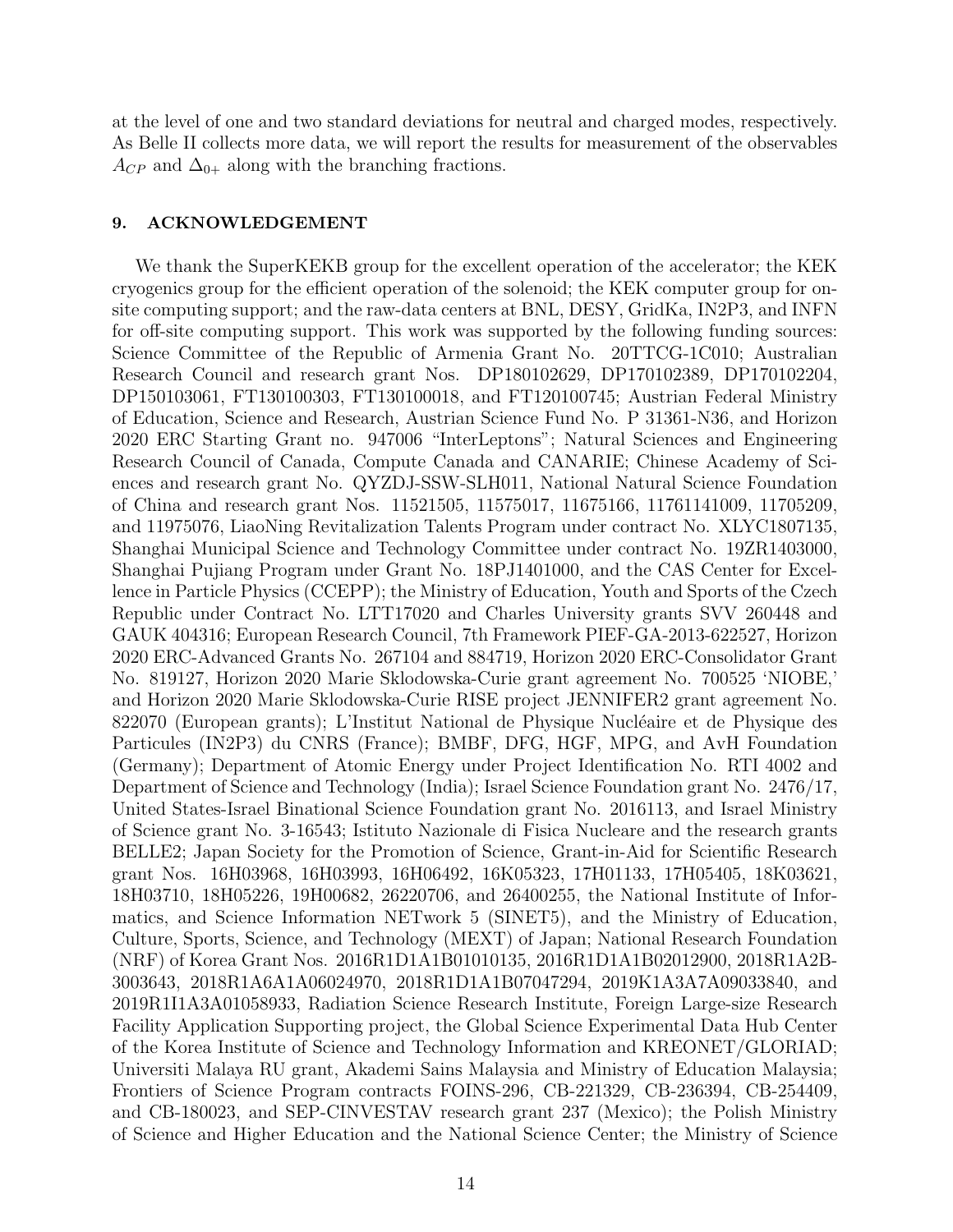and Higher Education of the Russian Federation, Agreement 14.W03.31.0026, and the HSE University Basic Research Program, Moscow; University of Tabuk research grants S-0256- 1438 and S-0280-1439 (Saudi Arabia); Slovenian Research Agency and research grant Nos. J1-9124 and P1-0135; Agencia Estatal de Investigacion, Spain grant Nos. FPA2014-55613- P and FPA2017-84445-P, and CIDEGENT/2018/020 of Generalitat Valenciana; Ministry of Science and Technology and research grant Nos. MOST106-2112-M-002-005-MY3 and MOST107-2119-M-002-035-MY3, and the Ministry of Education (Taiwan); Thailand Center of Excellence in Physics; TUBITAK ULAKBIM (Turkey); Ministry of Education and Science of Ukraine; the US National Science Foundation and research grant Nos. PHY-1807007 and PHY-1913789, and the US Department of Energy and research grant Nos. DE-AC06-76RLO1830, DE-SC0007983, DE-SC0009824, DE-SC0009973, DE-SC0010073, DE-SC0010118, DE-SC0010504, DE-SC0011784, DE-SC0012704, DE-SC0021274; and the Vietnam Academy of Science and Technology (VAST) under grant DL0000.05/21-23.

- <span id="page-14-0"></span>[1] M. Kobayashi and T. Maskawa, [Prog. Theor. Phys.](https://academic.oup.com/ptp/article/49/2/652/1858101) 49, 652 (1973).
- <span id="page-14-1"></span>[2] M. Benzke et al., [Phys. Rev. Lett.](https://journals.aps.org/prl/abstract/10.1103/PhysRevLett.106.141801) 106, 141801 (2011).
- <span id="page-14-2"></span>[3] J. Lyon and R. Zwicky, Isospin asymmetries in  $B \to (K^*, \rho) \gamma/\ell^+ \ell^- l$  and  $B \to K \ell^+ \ell^- l$  in and beyond the Standard Model, Phys. Rev. D 88[, 094004 \(2013\).](https://journals.aps.org/prd/abstract/10.1103/PhysRevD.88.094004)
- <span id="page-14-3"></span>[4] A. Ali, B. Pacjak, and C. Greub, Towards  $B \to V\gamma$  Decays at NNLO in SCET, [Eur. Phys. J.](https://link.springer.com/article/10.1140%2Fepjc%2Fs10052-008-0623-5) C 55 [577-595 \(2008\).](https://link.springer.com/article/10.1140%2Fepjc%2Fs10052-008-0623-5)
- <span id="page-14-4"></span>[5] A. Paul and D. M. Straub, Constraints on new physics from radiative B decays. [J. High Energ.](https://link.springer.com/article/10.1007%2FJHEP04%282017%29027) [Phys. 2017,](https://link.springer.com/article/10.1007%2FJHEP04%282017%29027) 27 (2017).
- <span id="page-14-6"></span><span id="page-14-5"></span>[6] M. Matsumori, A. I. Sanda, and Y.-Y. Keum, Phys. Rev. D 72[, 014013 \(2005\).](https://journals.aps.org/prd/abstract/10.1103/PhysRevD.72.014013)
- [7] W. Altmannshofer and D. M. Straub, New physics in  $b \to s$  transitions after LHC run 1. [Eur.](https://link.springer.com/article/10.1140/epjc/s10052-015-3602-7) Phys. J. C 75[, 382 \(2015\).](https://link.springer.com/article/10.1140/epjc/s10052-015-3602-7)
- <span id="page-14-7"></span>[8] T. Horiguchi et al. (Belle Collaboration), [Phys. Rev. Lett.](https://journals.aps.org/prl/abstract/10.1103/PhysRevLett.119.191802) 119, 191802 (2017).
- <span id="page-14-8"></span>[9] Coan et al. (CLEO Collaboration), [Phys. Rev. Lett.](https://journals.aps.org/prl/abstract/10.1103/PhysRevLett.84.5283) 84 (2000).
- <span id="page-14-9"></span>[10] B. Aubert et al. (BaBar Collaboration), [Phys. Rev. Lett.](https://journals.aps.org/prl/abstract/10.1103/PhysRevLett.103.211802) 103, 211802 (2009).
- <span id="page-14-10"></span>[11] K. Akai et al. (SuperKEKB Accelerator Team), SuperKEKB Collider, [Nucl. Instrum. Meth.](https://reader.elsevier.com/reader/sd/pii/S0168900218309616?token=30564431B53C974D2AD29B8A4CE3AA04536A423B0CE6B92417A504BCCF2BC478ECB05D003A00DAFF4072825650BA0373&originRegion=eu-west-1&originCreation=20210805174928) A 907 [\(2018\).](https://reader.elsevier.com/reader/sd/pii/S0168900218309616?token=30564431B53C974D2AD29B8A4CE3AA04536A423B0CE6B92417A504BCCF2BC478ECB05D003A00DAFF4072825650BA0373&originRegion=eu-west-1&originCreation=20210805174928)
- <span id="page-14-11"></span>[12] T. Abe et al. (Belle II Collaboration), Belle II Technical Design Report, (2010), [arXiv:1011.0352.](https://arxiv.org/abs/1011.0352)
- <span id="page-14-12"></span>[13] F. Abudin´en et al. (Belle II Collaboration), [BELLE2-NOTE-PL-2020-006 \(2020\).](https://docs.belle2.org/record/1997)
- <span id="page-14-13"></span>[14] D. Lange, [Nucl. Instrum. Meth. A](https://www.sciencedirect.com/science/article/abs/pii/S0168900201000894) **462**, 152 (2001).
- <span id="page-14-14"></span>[15] S. Agostinelli et al., [Nucl. Instrum. Meth. A](https://www.sciencedirect.com/science/article/abs/pii/S0168900203013688?via%3Dihub) 506, 250 (2003).
- <span id="page-14-15"></span>[16] T. Kuhr et al., The Belle II Core Software, [Comput. Softw. Big Sci.](https://link.springer.com/article/10.1007/s41781-018-0017-9) 3 (2019) no. 1, 1.
- <span id="page-14-16"></span>[17] S. Longo et al., CsI(Tl) pulse shape discrimination with the Belle II electromagnetic calorimeter as a novel method to improve particle identification at electron–positron colliders, [Nucl.](https://www.sciencedirect.com/science/article/abs/pii/S0168900220309591?via%3Dihub) [Instrum. Meth. A](https://www.sciencedirect.com/science/article/abs/pii/S0168900220309591?via%3Dihub) 982, (2020) 164562.
- <span id="page-14-17"></span>[18] T. Keck, FastBDT: A speed-optimized and cache-friendly implementation of stochastic gradient-boosted decision trees for multivariate classification, [arXiv:1609.06119.](https://arxiv.org/abs/1609.06119)
- <span id="page-14-18"></span>[19] G. C. Fox and S. Wolfram, [Phys. Rev. Lett.](https://journals.aps.org/prl/abstract/10.1103/PhysRevLett.41.1581) 41, 1581 (1978).
- <span id="page-14-19"></span>[20] F. Abudinén, Ph.D. Thesis, Development of a  $B^0$  flavor tagger and performance study of a novel time-dependent CP analysis of the decay  $B^0 \to \pi^0 \pi^0$  at Belle II, Ludwig Maximilian